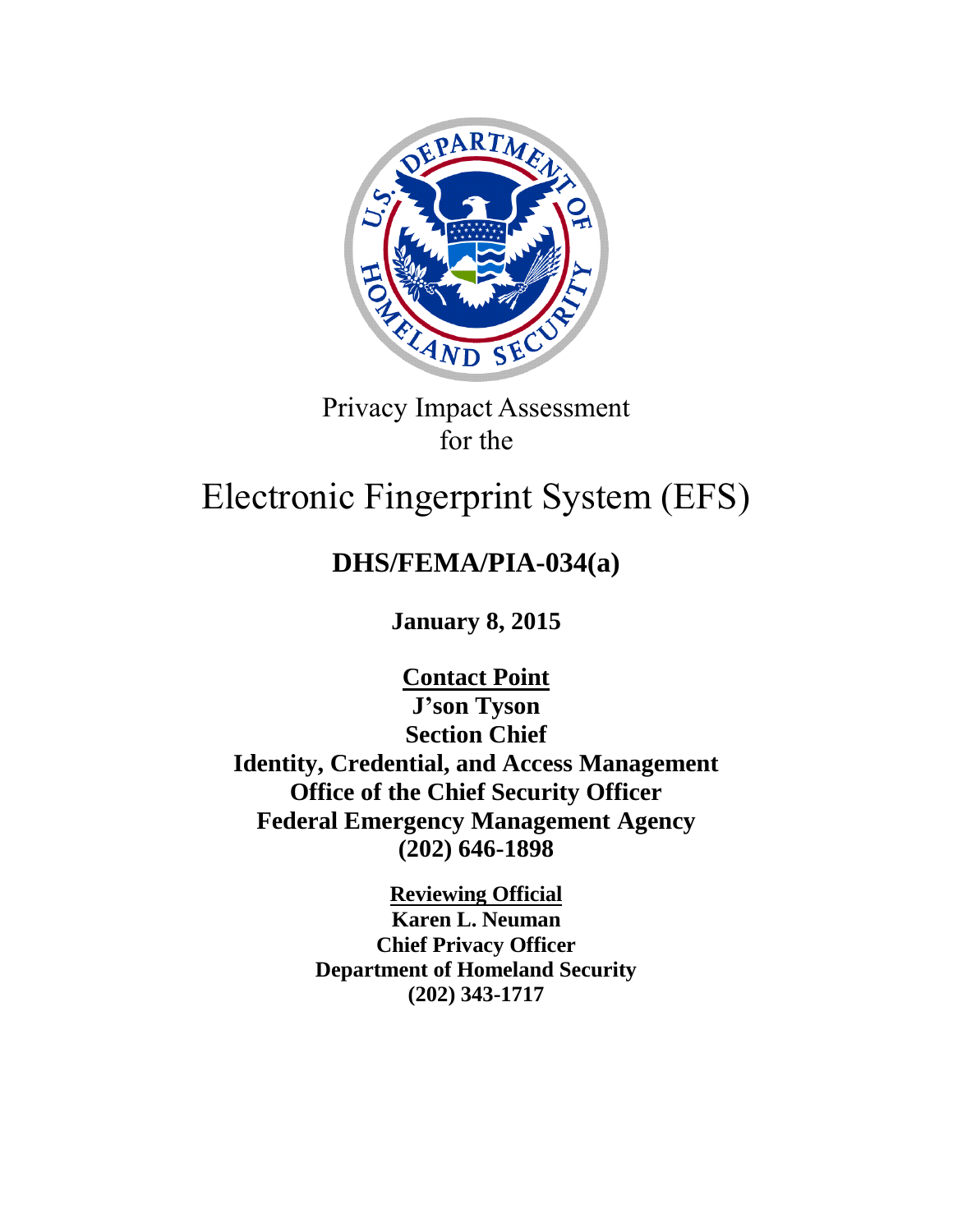

## **Abstract**

The Federal Emergency Management Agency (FEMA) Office of the Chief Security Officer (OSCO) is updating and replacing the DHS/FEMA/PIA-034 Electronic Fingerprint System (EFS) Privacy Impact Assessment (PIA), dated September 24, 2013. FEMA OCSO uses the EFS as part of the security suitability, clearance, and badging process for FEMA employees, contractors, and affiliates. FEMA is conducting a PIA because EFS collects personally identifiable information (PII) and now uses National Protection and Programs Directorate (NPPD), Office of Biometric Identity Management's (OBIM) Automated Biometric Identification System (IDENT) to store fingerprints as a part of background investigations.

## **Overview**

As required by law, FEMA conducts background investigations of employees, contractors, and affiliates to ensure that these individuals meet established suitability and security standards. This includes conducting the suitability, clearance, and badging process for FEMA Permanent Fulltime (PFT) Employees, Temporary Fulltime (TFT) Employees, Cadres of On-Call Response Employees (CORE), Reserve Employees, contractors, individuals from volunteer organizations, and federal, state, local, and tribal partners working in furtherance of FEMA's mission. As part of this process, a fingerprint-based criminal history records check is required. To execute this check, FEMA obtains electronic fingerprints and other PII as required by the Federal Bureau of Investigation (FBI) Criminal Justice Information Services Division (CJIS) to complete the investigation through its Integrated Automated Fingerprint Identification System (IAFIS).

FEMA OCSO uses the EFS to accomplish this process in a more efficient manner by automating the previous manual, paper, process by leveraging FEMA OCIO infrastructure to send and receive biometric data. FEMA has worked exclusively with FBI CJIS to use IAFIS and the Office of Personnel Management (OPM) for credentialing services. FEMA automates, streamlines, and reduces the time required to conduct background investigations to support staffing decisions by leveraging the IDENT system by using EFS. When using EFS, applicant records are no longer uploaded manually for investigation review; they are submitted electronically over DHS's *OneNet* network. This reduces process time from days to hours. In addition, there is no longer a need for manual entry of investigation result data; all result data is automated. This reduces the risk of human error and greatly improves process time.

In general, the background check process conducted by FEMA OCSO mirrors the process conducted by DHS OCSO as a whole, as described in DHS/ALL/PIA-014.<sup>1</sup> This includes the suitability, clearance, and badging process for all FEMA categories of individuals

 1 For more information please see the DHS/ALL/PIA-014 Personal Identity Verification, *available at*, [http://www.dhs.gov/sites/default/files/publications/privacy/PIAs/privacy\\_pia\\_dhs\\_piv\\_august2012.pdf.](http://www.dhs.gov/sites/default/files/publications/privacy/PIAs/privacy_pia_dhs_piv_august2012.pdf)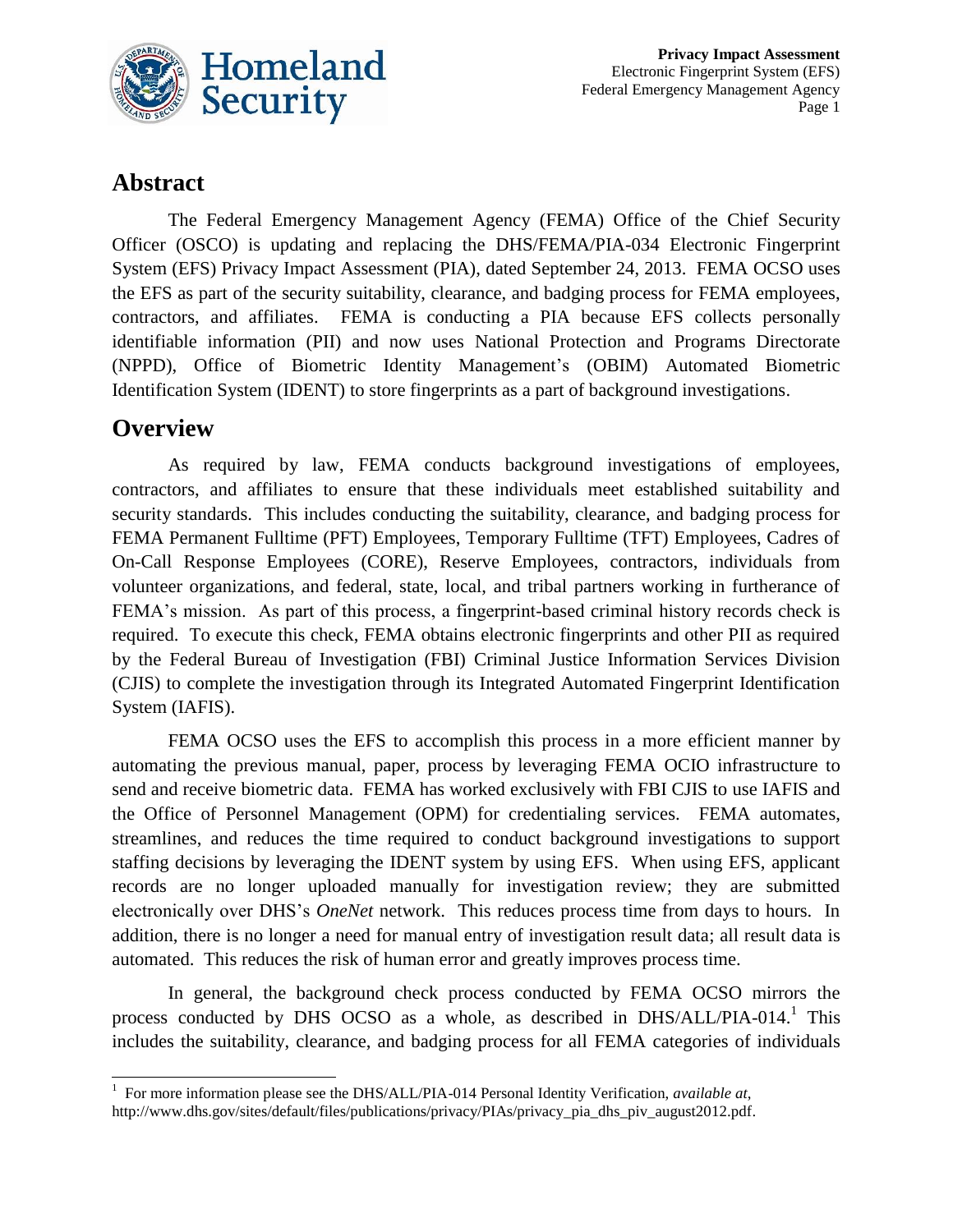

mentioned above, including individuals from state, local, and tribal entities, as well as volunteer organizations that go through the security process for issuance of a Personal Identity Verification (PIV) card. Some individuals from volunteer organizations may require access to FEMA IT systems for the purposes of coordinating resources in a disaster scenario. These specific volunteers would be issued PIV cards and are considered contractors to FEMA. For general information on the security suitability, clearance, and badging process at DHS, please refer to DHS/ALL/Personal Identity Verification (PIV)/PIA-014(b), August 23, 2012. Specifically, this PIA covers FEMA's use of EFS and its interactions with the IDENT system, which is different from DHS OCSO's current biometric vetting program.

This PIA documents the transition from FEMA OSCO's use of FBI CJIS's IAFIS to FEMA OCSO's use of IDENT through the IDENT/IAFIS Interoperability.<sup>2</sup> The IDENT/IAFIS Interoperability enables the two systems to seamlessly connect, communicate, and exchange information. As part of the new security suitability, clearance, and badging process, information that FEMA OSCO transmits to IDENT is also enrolled into the database. However, access to this information is restricted to only FEMA users. $3$ 

FEMA performed this transition in compliance with the DHS Memorandum signed by the Chief Information Officer (CIO) and the Screening Coordination Office (SCO), which stated, "all DHS programs requiring the collection and use of fingerprints to vet individuals shall use the target biometric service as defined by the Homeland Security (HS) Enterprise Architecture." FEMA is now going to be a user of the identity services provided by IDENT. FEMA underwent this transition to streamline biometric, and associated biographic, background checks from both IDENT and IAFIS for the purposes of credentialing all FEMA applicants.

#### *EFS Process*

 $\overline{a}$ 

 FEMA OCSO uses the EFS as part of the security suitability, clearance, and badging process for all applicants and potential hires including: PFTs; TFTs; COREs; Reserve Employees; contractors; volunteer organizations; and federal, state, local, and tribal partners working in furtherance of FEMA's mission.

In the initial phases of the applicant suitability process, an applicant first provides proper identification as outlined on the I-9 Form, "List of Acceptable Documents."<sup>4</sup> Once the applicant's identity is verified, his or her PII and ten-fingerprint biometrics are collected by the

[http://www.dhs.gov/sites/default/files/publications/privacy-pia-nppd-ident-06252013.pdf.](http://www.dhs.gov/sites/default/files/publications/privacy-pia-nppd-ident-06252013.pdf) 

 $2^{2}$  More information about Biometric Interoperability between the U.S. Department of Homeland Security and the U.S. Department of Justice is found in the DHS/NPPD/PIA-007(b) Biometric Interoperability between DHS and DOJ, *available at*, [http://www.dhs.gov/xlibrary/assets/privacy/privacy\\_pia\\_nppd\\_visit\\_update-b.pdf.](http://www.dhs.gov/xlibrary/assets/privacy/privacy_pia_nppd_visit_update-b.pdf)

<sup>&</sup>lt;sup>3</sup> For more information on the IDENT system and enrollment, please refer to DHS/NPPD/USVISIT/PIA-002 Automated Biometric Identification System (IDENT), *available at*,

<sup>&</sup>lt;sup>4</sup> I-9 Form, "List of Acceptable Documents." An entire list of acceptable documents can be found on page 9 of the following document, *available at*, [http://www.uscis.gov/files/form/i-9.pdf.](http://www.uscis.gov/files/form/i-9.pdf)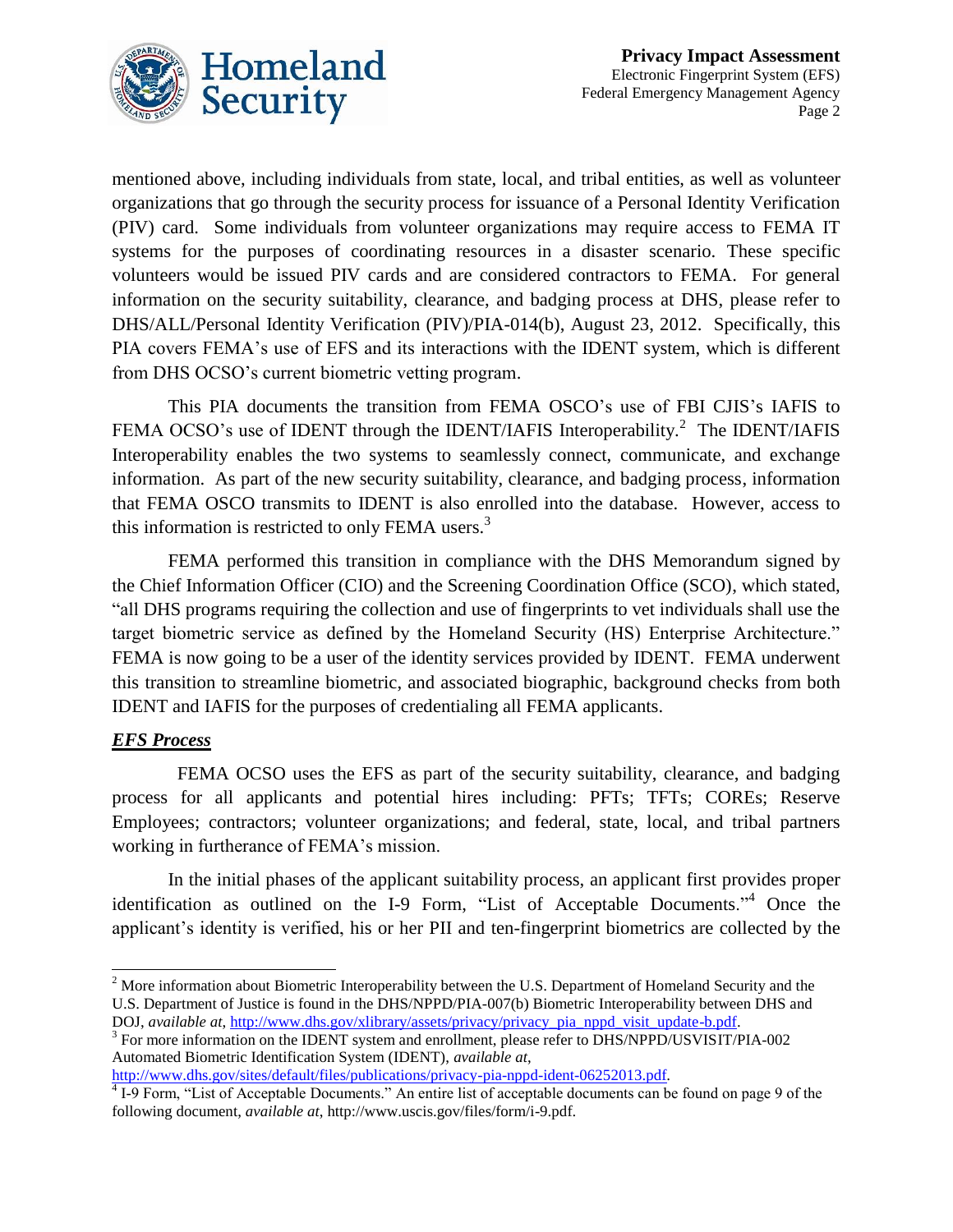

secure Universal Registration Client (URC) station to initiate the personnel security and suitability processes. 5 This station is connected to the secure DHS *OneNet* Network and requires proper security credentials for access. Access to the URC is only granted to FEMA's trained security officials. Once applicant data is collected and identity verified the security official capturing the information submits the encrypted data to the FEMA Fingerprint Store and Forward (FPSF) server.

The FPSF server then transmits the data in a secure IDENT Exchange Message (IXM) format over DHS *OneNet* to the IDENT database. IDENT enrolls the FEMA biometric data as a new record if there is not an existing record. If there is an existing record, the FEMA record will be added as an encounter. IDENT vets the data against its existing OBIM Watchlist and internal DHS law enforcement information, and also forwards the FEMA data to the FBI's IAFIS to search for matches with national criminal records and rap sheet data. FEMA uses this information to perform periodic re-investigations (every 5 to 10 years depending on clearance requirements) and continuous vetting.<sup>6</sup>

CJIS sends the results back to OBIM, and OBIM consolidates the results from the FBI and IDENT's own checks. OBIM then returns the consolidated vetting report back to FEMA for processing. Results are returned to FEMA within 24 hours. Personnel security specialists review the results in DHS's Integrated Security Management System (ISMS) and determine whether the applicant meets suitability requirements after the IDENT/IAFIS result message is returned to FEMA from OBIM. The FPSF server decodes the encrypted return message and FEMA personnel security representatives review the full criminal history results via a web interface to ISMS, as the results are automatically generated into this system from the FPSF server. ISMS is a web-based case management tool designed to support the lifecycle of the DHS personnel security process. 7

Once FEMA OSCO obtains the criminal history and background check results from IDENT and IAFIS, FEMA also coordinates with OPM to conduct credit checks to supplement

l <sup>5</sup> FEMA collects biometric and PII from prospective employees, contractors, and other affiliates from fixed locations as well as field locations. FEMA deploys fingerprinting units to various field locations in order to screen these individuals, including joint field offices or other designated locations set up during a disaster. All fingerprinting units connect with the centralized FPSF server. Applicant data is captured on the fingerprinting unit and transmitted and saved to the FPSF server and is automatically deleted from the fingerprinting unit.

<sup>6</sup> Continuous vetting, also known as "Continuous Evaluation" is a new requirement to increase the frequency of suitability investigations described in the SUITABILITY AND SECURITY PROCESSES REVIEW: *REPORT TO THE PRESIDENT* (February 2014), *available at,* http://www.whitehouse.gov/sites/default/files/omb/reports/suitability-andsecurity-process-review-report.pdf. "This Review found that the current reinvestigation practices do not adequately reevaluate or appropriately mitigate risk within the security and suitability population. Lengthy periods between reinvestigations do not provide sufficient means to discover derogatory information that develops following the initial adjudication. Furthermore, resource constraints lead agencies to conduct fewer than the required number of reinvestigations."

<sup>7</sup> For more information on ISMS, please see DHS/ALL/PIA-038 Integrated Security Management System, *available at*, [http://www.dhs.gov/xlibrary/assets/privacy/privacy\\_pia\\_dhswide\\_isms.pdf.](http://www.dhs.gov/xlibrary/assets/privacy/privacy_pia_dhswide_isms.pdf)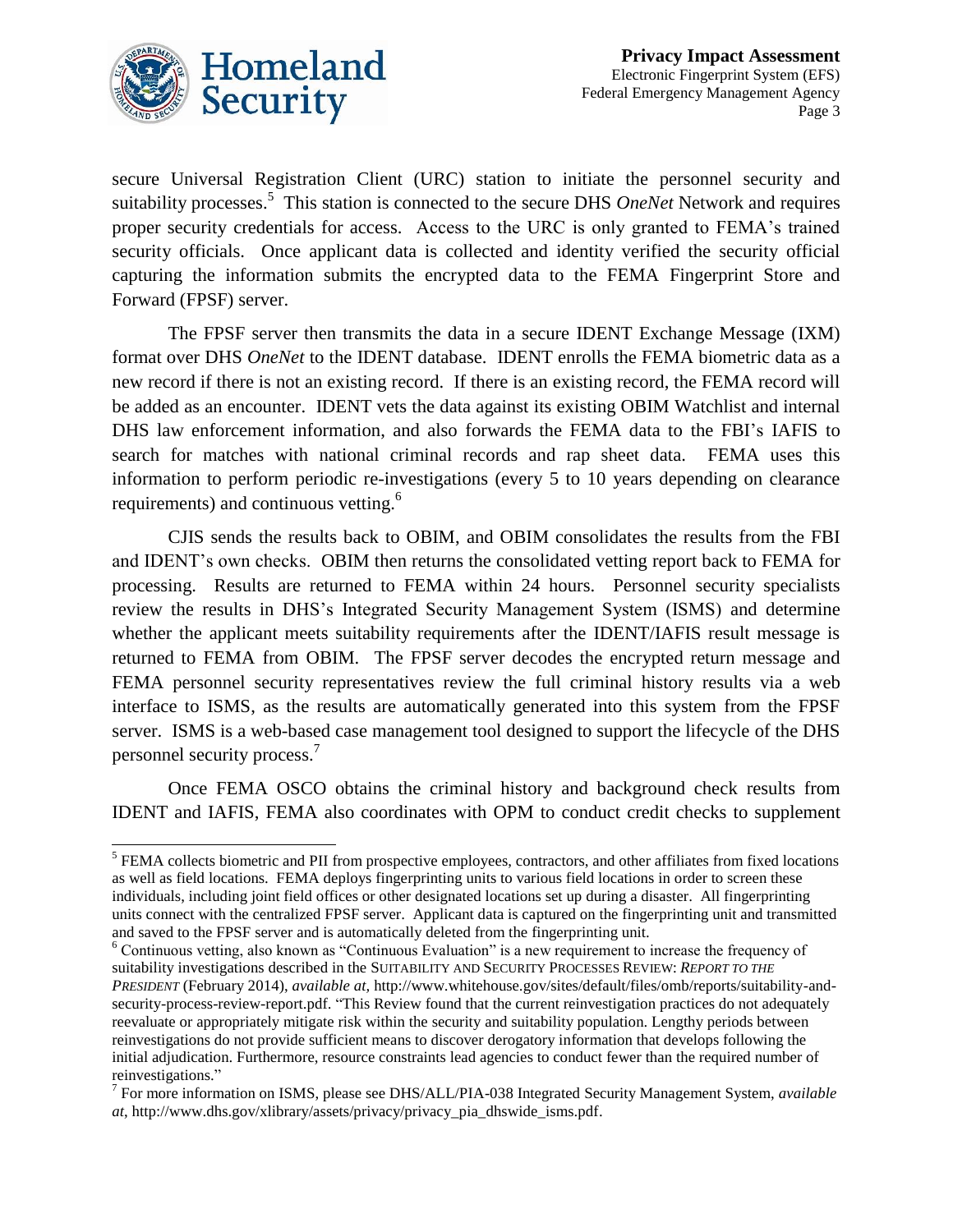

the background check information for consideration during the suitability process. FEMA sends the criminal history results to OPM's investigative server via EFS, which alerts OPM to conduct a credit check on the individual. OPM then sends credit check results back to FEMA via EFS. Previously, this was a manual process and OPM and FEMA sent the information through the mail. The credit check process is an entirely separate EFS transaction from the IDENT/IAFIS transaction. The OPM credit check is consistent with current security procedures and standards and is covered by the DHS/ALL/PIA-014 and the System of Records Notices (SORN) listed below in Section 1.2.

#### *Evaluating and Mitigating PII Risks and Vulnerabilities*

FEMA has resolved known vulnerabilities by automating previously manual processes. For example, FEMA's previous fingerprint capture process required FEMA security managers to export applicant data to compact discs (CD). FEMA has eliminated this PII vulnerability with the new EFS. In addition, FEMA previously stored PII on the URC, which was then manually deleted by the security manager. With the new EFS, PII is not stored on the capture station, therefore further protecting PII.

Existing EFS automation has also been enhanced. The URC now uses a card reader to capture applicant data automatically from a driver's license, rather than manually entering the license information into the system. This improves process time and decreases manual entry. The new EFS also automatically sends results to ISMS instead of the previous manual data entry process.

All FEMA background check biometrics are enrolled in IDENT. FEMA completed the Data Business Filtering Form required of all IDENT users that establishes access restrictions and filtering rules within IDENT for each user. FEMA restricts access to data within IDENT to only FEMA users. This is also memorialized in the Information Sharing Agreement (ISA), in the Data Access Request Analysis (DARA), and in the Data Business Filtering Rules. FEMA manages and provides IDENT with a list of FEMA personnel that are authorized to access FEMA data within IDENT. FEMA is a member of the IDENT Capability Working Group which meets monthly to discuss the Department's use of IDENT and any related issues. Only FEMA users can access the information provided by FEMA in IDENT; no other IDENT users can access or search this information.

OBIM restricts the sharing of IDENT data with users through the Data Access Security Controls. These controls allow data owner organizations to control what data is shared and who is granted access to the data. For more information on IDENT, please refer to the DHS/NPPD/USVISIT-002 PIA.<sup>8</sup>

 $\overline{a}$ 

<sup>8</sup> DHS/NPPD/USVISIT/PIA-002 Automated Biometric Identification System (IDENT), *available at*, [http://www.dhs.gov/sites/default/files/publications/privacy-pia-nppd-ident-06252013.pdf.](http://www.dhs.gov/sites/default/files/publications/privacy-pia-nppd-ident-06252013.pdf)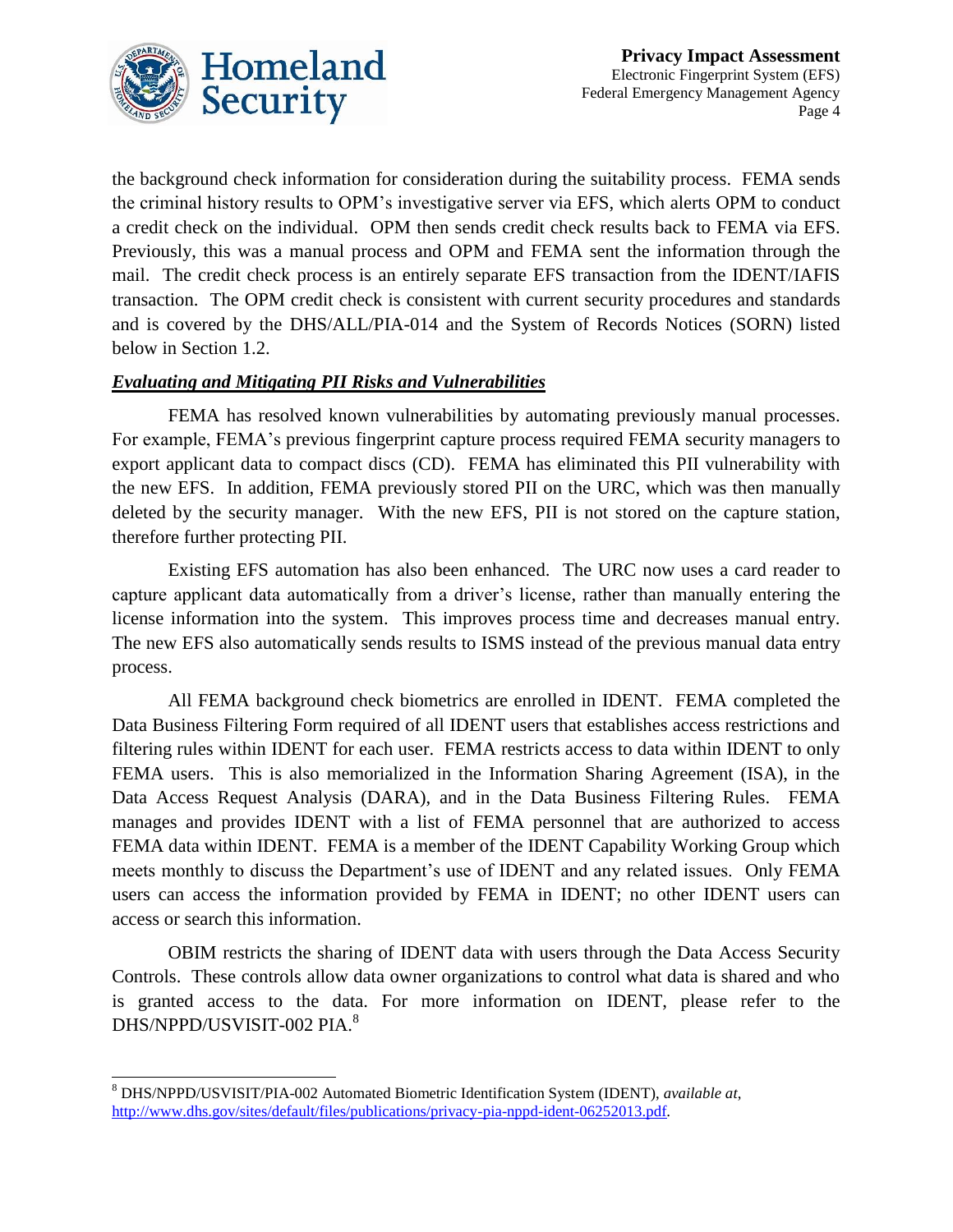

## **Section 1.0 Authorities and Other Requirements**

- **1.1 What specific legal authorities and/or agreements permit and define the collection of information by the project in question?** 
	- 44 U.S.C. § 3544, "Federal Agency Responsibilities;"<sup>9</sup>
	- 5 C.F.R. Part 731, "Suitability;"<sup>10</sup>
	- 5 C.F.R. Part 732, "National Security Positions;"<sup>11</sup>
	- 32 C.F.R. Part 147.24, "The National Agency Check;"<sup>12</sup>
	- Executive Order 10450, "Security Requirements for Government Employment;"<sup>13</sup>
	- Executive Order 12968, "Access to Classified Information;"<sup>14</sup>
	- Homeland Security Presidential Directive-12 (HSPD-12);<sup>15</sup>
	- DHS Delegation 12000, "Delegation for Security Operations Within the Department of Homeland Security;"<sup>16</sup>
	- DHS Directive 121-01, "Chief Security Officer;"<sup>17</sup> and
	- DHS Instruction 121-01-007, "The Department of Homeland Security Personnel Security and Suitability Program."<sup>18</sup>

## **1.2 What Privacy Act System of Records Notice(s) (SORN(s)) apply to the information?**

l 9 44 U.S.C. § 3544, *available at*[, http://www.gpo.gov/fdsys/pkg/USCODE-2008-title44/pdf/USCODE-2008-title44](http://www.gpo.gov/fdsys/pkg/USCODE-2008-title44/pdf/USCODE-2008-title44-chap35-subchapIII-sec3544.pdf) [chap35-subchapIII-sec3544.pdf.](http://www.gpo.gov/fdsys/pkg/USCODE-2008-title44/pdf/USCODE-2008-title44-chap35-subchapIII-sec3544.pdf)

<sup>10</sup> 5 C.F.R. Part 731, *available at*, [http://www.gpo.gov/fdsys/pkg/CFR-2012-title5-vol2/pdf/CFR-2012-title5-vol2](http://www.gpo.gov/fdsys/pkg/CFR-2012-title5-vol2/pdf/CFR-2012-title5-vol2-part731.pdf) [part731.pdf.](http://www.gpo.gov/fdsys/pkg/CFR-2012-title5-vol2/pdf/CFR-2012-title5-vol2-part731.pdf)

<sup>11</sup> 5 C.F.R. Part 732, *available at*[, http://www.gpo.gov/fdsys/pkg/CFR-2012-title5-vol2/pdf/CFR-2012-title5-vol2](http://www.gpo.gov/fdsys/pkg/CFR-2012-title5-vol2/pdf/CFR-2012-title5-vol2-part732.pdf) [part732.pdf.](http://www.gpo.gov/fdsys/pkg/CFR-2012-title5-vol2/pdf/CFR-2012-title5-vol2-part732.pdf) 

<sup>12</sup> 32 C.F.R. § 147.24, *available at*, [http://www.gpo.gov/fdsys/pkg/CFR-1999-title32-vol1/pdf/CFR-1999-title32](http://www.gpo.gov/fdsys/pkg/CFR-1999-title32-vol1/pdf/CFR-1999-title32-vol1-sec147-24.pdf) [vol1-sec147-24.pdf.](http://www.gpo.gov/fdsys/pkg/CFR-1999-title32-vol1/pdf/CFR-1999-title32-vol1-sec147-24.pdf)

<sup>13</sup> Executive Order 10450, *available at*, [http://www.archives.gov/federal-register/codification/executive](http://www.archives.gov/federal-register/codification/executive-order/10450.html)[order/10450.html.](http://www.archives.gov/federal-register/codification/executive-order/10450.html)

<sup>&</sup>lt;sup>14</sup> Executive Order 12968, *available at*, [http://www.gpo.gov/fdsys/pkg/FR-1995-08-07/pdf/95-19654.pdf.](http://www.gpo.gov/fdsys/pkg/FR-1995-08-07/pdf/95-19654.pdf)

<sup>15</sup> Homeland Security Presidential Directive 12 (HSPD-12), *available at*, [http://www.dhs.gov/homeland-security](http://www.dhs.gov/homeland-security-presidential-directive-12#1)[presidential-directive-12#1.](http://www.dhs.gov/homeland-security-presidential-directive-12#1)

<sup>16</sup> DHS Delegation 12000, *available at*,

[http://www.dhs.gov/xlibrary/assets/foia/mgmt\\_instruction\\_112\\_03\\_001\\_issuing\\_delegations\\_of\\_authority.pdf](http://www.dhs.gov/xlibrary/assets/foia/mgmt_instruction_112_03_001_issuing_delegations_of_authority.pdf) <sup>17</sup> DHS Directive 121-01, *available at*,

[https://www.dhs.gov/xlibrary/assets/foia/mgmt\\_dir\\_121\\_01\\_office\\_of\\_the\\_chief\\_security\\_officer.6.30.08.pdf.](https://www.dhs.gov/xlibrary/assets/foia/mgmt_dir_121_01_office_of_the_chief_security_officer.6.30.08.pdf) <sup>18</sup> DHS Instruction 121-01-007, *available at*[, https://www.dhs.gov/xlibrary/assets/foia/instruction-121-01-007](https://www.dhs.gov/xlibrary/assets/foia/instruction-121-01-007-personnel-suitability-and-security-program.pdf) [personnel-suitability-and-security-program.pdf.](https://www.dhs.gov/xlibrary/assets/foia/instruction-121-01-007-personnel-suitability-and-security-program.pdf)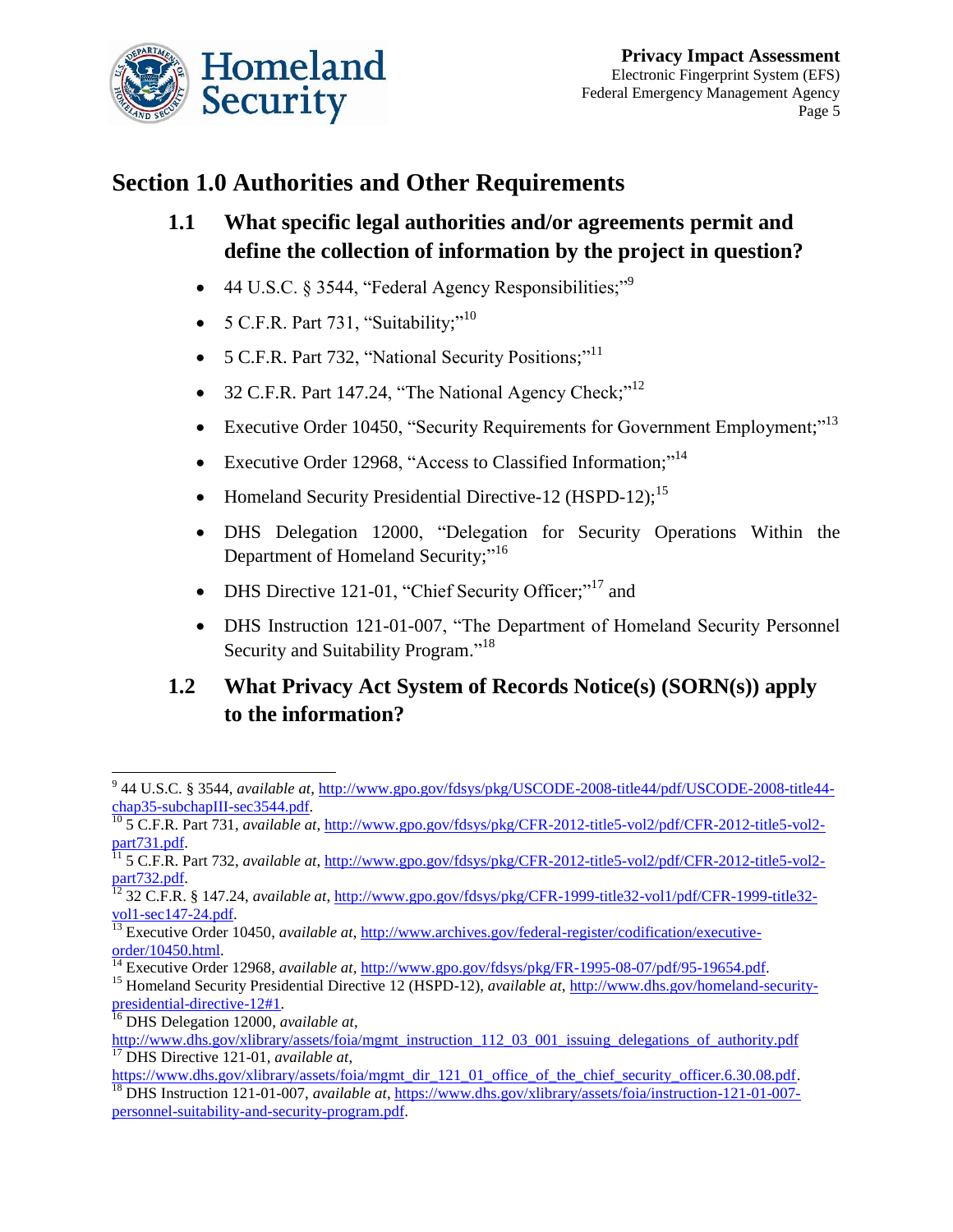

The following DHS-wide SORNs, under the authority of the DHS OCSO, cover the information collection associated with the security background checks:

- DHS/ALL-023 DHS Personnel Security Management  $SORN<sup>19</sup>$  and
- DHS/ALL-026 Personal Identity Verification Management System SORN.<sup>20</sup>

## **1.3 Has a system security plan been completed for the information system(s) supporting the project?**

The EFS Security Plan (SP) was developed as part of the initial Certification and Accreditation (C&A) Package. The initial C&A effort was completed September 2013 and the Authority to Operate (ATO) was granted in the  $4<sup>th</sup>$  Quarter of Fiscal Year 2013.

## **1.4 Does a records retention schedule approved by the National Archives and Records Administration (NARA) exist?**

FEMA retains the personnel security clearance records in accordance with NARA General Records Schedule (GRS) 18, Security and Protective Services Records, items 20 through 25.

The IDENT database itself retains biometric and biographic data in accordance with Records Schedule Number DAA-0563-2013-001.

## **1.5 If the information is covered by the Paperwork Reduction Act (PRA), provide the OMB Control number and the agency number for the collection. If there are multiple forms, include a list in an appendix.**

The collection of information from federal employees and contractors does not fall under the purview of PRA. FEMA/OCSO is working with the PRA program management office to address PRA requirements related to the collection of information from members of the public.

## **Section 2.0 Characterization of the Information**

 $\overline{\phantom{a}}$ 

The following questions are intended to define the scope of the information requested and/or collected, as well as reasons for its collection.

<sup>&</sup>lt;sup>19</sup> DHS/ALL-023 Department of Homeland Security Personnel Security Management, 75 FR 8088, (February 23, 2010), *available at*, [http://www.gpo.gov/fdsys/pkg/FR-2010-02-23/html/2010-3362.htm.](http://www.gpo.gov/fdsys/pkg/FR-2010-02-23/html/2010-3362.htm)

<sup>&</sup>lt;sup>20</sup> DHS/ALL-026 - Department of Homeland Security Personal Identity Verification Management System, 74 FR 30301, (June 25, 2009), *available at*, [http://www.gpo.gov/fdsys/pkg/FR-2009-06-25/html/E9-14905.htm.](http://www.gpo.gov/fdsys/pkg/FR-2009-06-25/html/E9-14905.htm)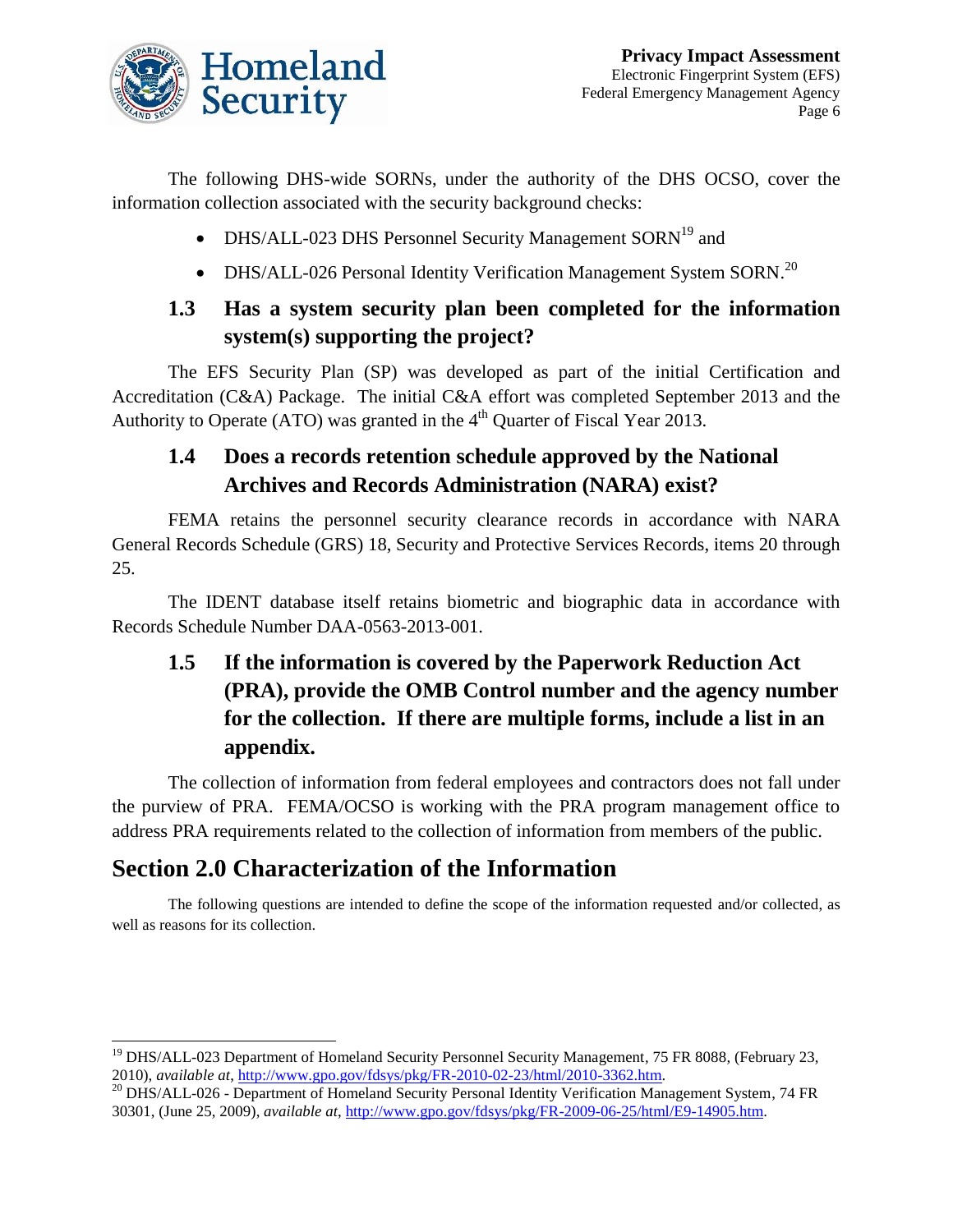

## **2.1 Identify the information the project collects, uses, disseminates, or maintains.**

FEMA OSCO collects and enters the following information into EFS to initiate the background investigation process:

- Applicant Name (First, Middle Initial, Last, & Suffix);
- Applicant Fingerprints;
- Social Security number (SSN);
- Place of Birth;
- Date of Birth;
- Gender;
- Race;
- Height;
- Weight;
- Eye Color;
- Hair Color;
- Complete Residential Address (Street, City, State, Zip Code, and Country);
- Employing Government Agency, if any; and
- Address of Government Agency, if any.

Once the information is transmitted and searched against the IDENT database, IDENT enrolls the information into the system as a new entry.

The following datasets are searched in IDENT, via IAFIS. The match results are returned to FEMA:

- FBI-Known or Appropriately Suspected Terrorist;
- Wants/Warrants;
- FBI/Identification for Firearms Sales;
- FBI-Sex Offender Registry;
- Gang Member;
- Deported Felon;
- Department of Defense (DoD) Lookout;
- Wanted by Interpol;
- Smuggler/Removed Alien;
- Aliens;
- Drugs;
- Final Order (an order to an illegal alien to leave the country); and
- Pending Removal status (pending deportation).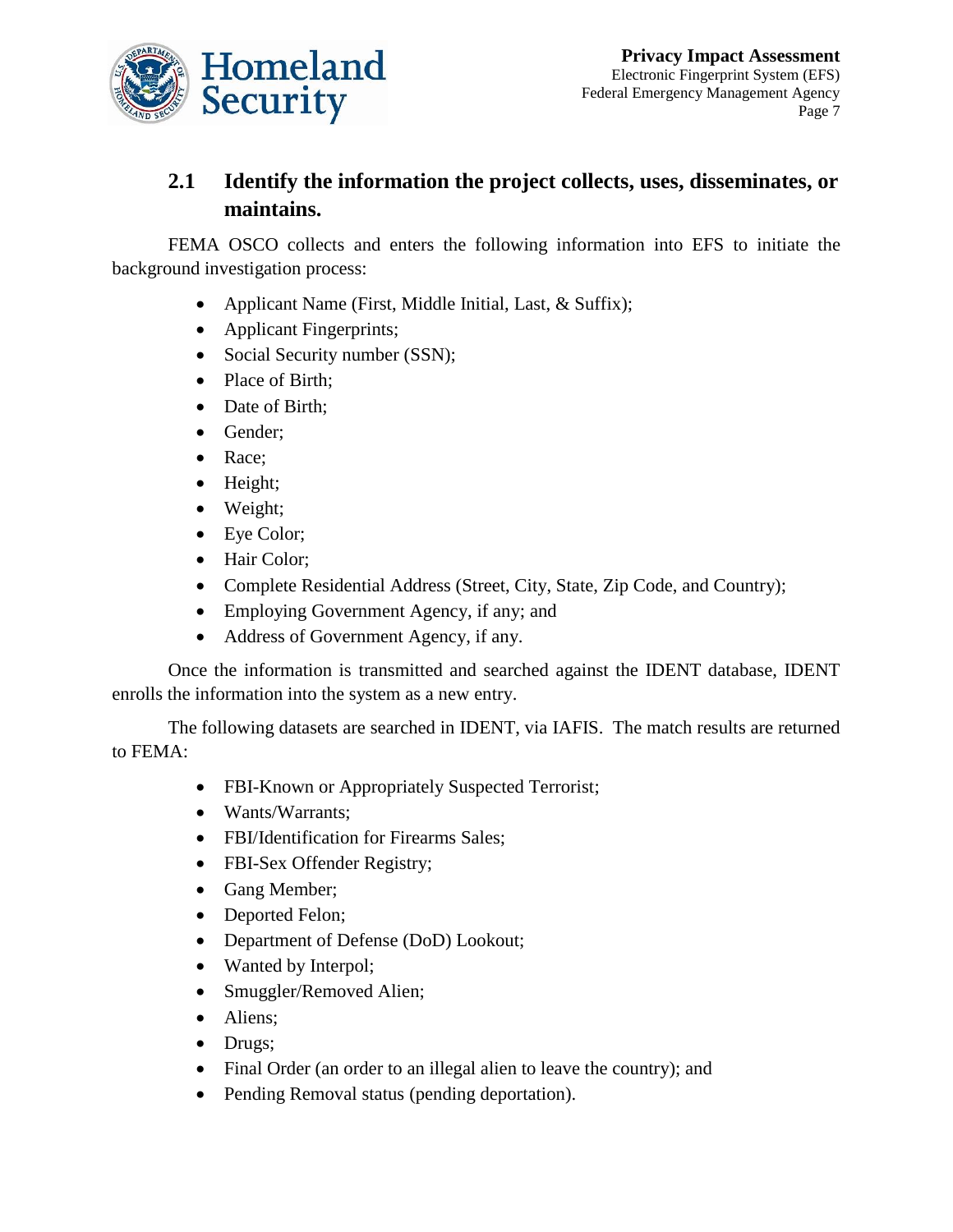

## **2.2 What are the sources of the information and how is the information collected for the project?**

There are three sources of information in EFS: the individual being screened, FBI's IAFIS system, and IDENT. FEMA OCSO collects information directly from a current or prospective federal hire, a federal employee, a contractor, or other affiliates, including state, tribal, and local partners, and individuals from volunteer organizations. FEMA collects the information via paper and electronic media. The applicant provides two forms of identification per the I-9 in order for FEMA to verify identity. All biometric data is captured directly from the individual at the capture station by an electronic fingerprint scanner. The applicant's information is then saved to the FPSF server and transmitted to and searched against, and then enrolled into the IDENT databases.

IAFIS data is maintained by the FBI. IAFIS is a national fingerprint and criminal history system that responds to requests 24 hours a day, 365 days a year to help local, state, and federal partners solve and prevent crime and catch criminals and terrorists. IAFIS provides automated fingerprint search capabilities, latent search capability, electronic image storage, and electronic exchange of fingerprints and responses.

IDENT data comes from DHS, collected by, or in cooperation with DHS and its components and may contain information collected by other federal, state, local, tribal, foreign, and international agencies. IDENT is a centralized and dynamic DHS-wide biometric database that also contains limited biographic and encounter history information needed to place the biometric information in proper context.

## **2.3 Does the project use information from commercial sources or publicly available data? If so, explain why and how this information is used.**

No.

#### **2.4 Discuss how accuracy of the data is ensured.**

Applicants are given the opportunity to check their information for accuracy prior to submitting it to FEMA. The accuracy of applicant data is also visually checked against the identification documents provided by the applicant as the first step in the fingerprinting process. The applicant is also fingerprinted and the data he or she provides is confirmed through IAFIS and IDENT. FEMA security officials identify and address any discrepancies or inaccuracies in the original information provided from the applicant during the adjudication process. If the FEMA security officials identify inaccurate or inconsistent information, FEMA OSCO will contact IDENT via EFS within 72 business hours to update or correct the inaccurate FEMA information enrolled in IDENT.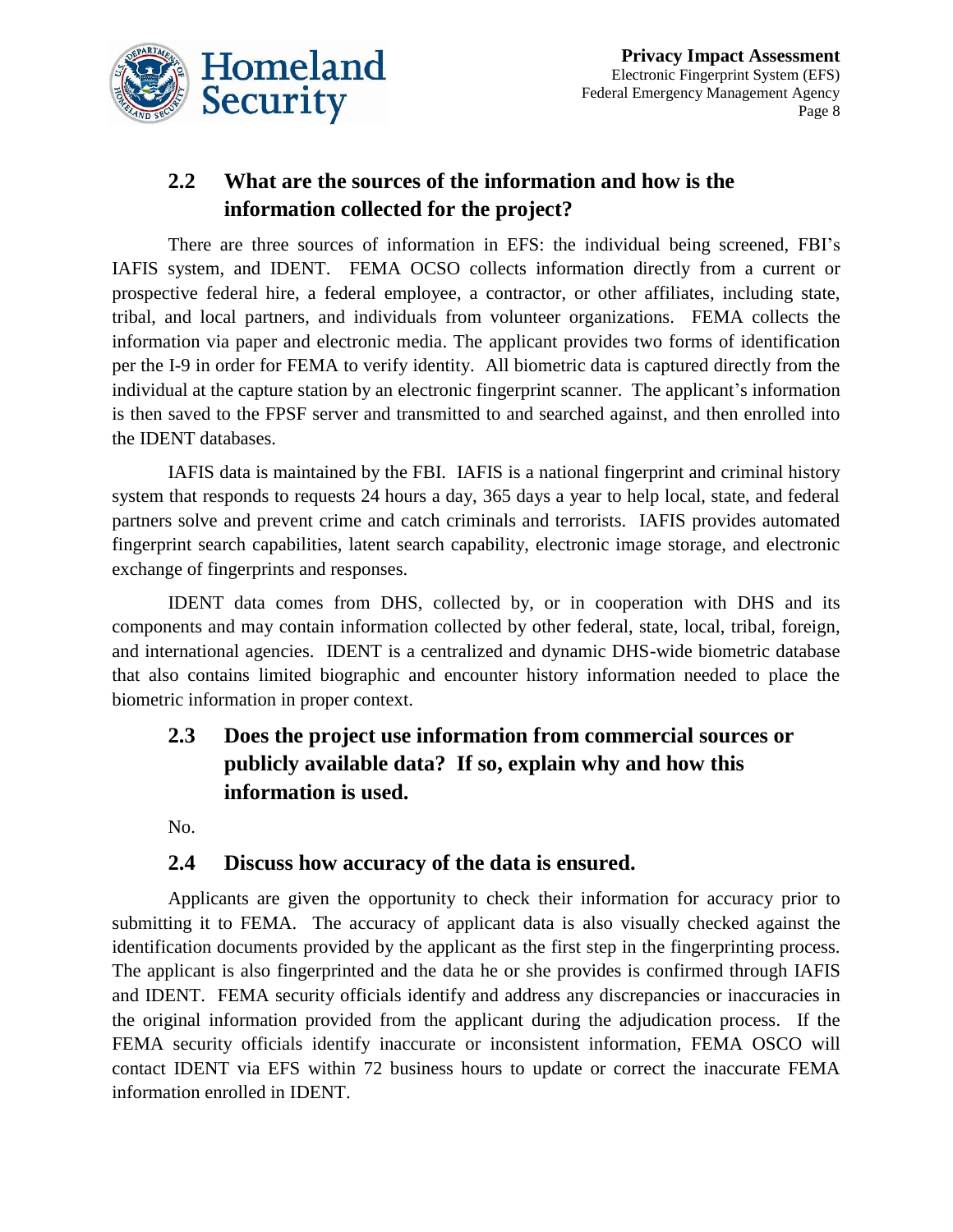

## **2.5 Privacy Impact Analysis: Related to Characterization of the Information**

**Privacy Risk:** There is a risk that inaccurate information may have an adverse effect on the suitability status of an applicant.

**Mitigation:** This risk is mitigated by allowing applicants to review their applications prior to submission. Additionally, the FEMA OCSO Personnel Security Division (PSD) checks and cross references the information received from OPM and the FBI criminal history report to identify any discrepancies in the information. If during the review of this information, the PSD notices inaccurate information or discrepancies between the two sources, and requires further clarification, the PSD will notify the applicant and request supporting or clarifying documentation. For example, if the PSD identifies that the applicant has different SSNs and addresses listed on the credit history report and criminal history report for the same period of time, the PSD will contact the applicant for clarification. The applicant is then given the opportunity to provide supporting or clarifying documentation to explain the discrepancy (e.g., he or she was a victim of identity theft and has documentation to support this and explain the discrepancy). Furthermore, FEMA OSCO contacts the IDENT System Administrators to correct any inaccurate or incorrect information provided by FEMA in IDENT within 72 business hours from notification. More information about the process for correcting inaccurate or incorrect information can be found in the DHS/USVISIT-004 DHS Automated Biometric Identification System (IDENT) PIA.<sup>21</sup>

## **Section 3.0 Uses of the Information**

The following questions require a clear description of the project's use of information.

### **3.1 Describe how and why the project uses the information.**

FEMA OCSO uses the biometric data and PII collected as part of the security suitability, clearance, and badging process. All data collected (including SSN), is required by IAFIS and OBIM to ensure proper identification and verification of each applicant. The biometric data and PII are entered into IDENT and IAFIS and searched against the databases for possible hits or matches. FEMA OCSO then uses the search results from IDENT and IAFIS to determine the individual's suitability.

IDENT enrolls the FEMA biometric data as a new record if there is not an existing record. If there is an existing record, the FEMA record will be added as an encounter. IDENT vets the data against its existing OBIM Watchlist and internal DHS law enforcement information, and also forwards the FEMA data to the FBI's IAFIS to search for matches with

 $\overline{a}$ <sup>21</sup> DHS/NPPD/USVISIT/PIA-002 Automated Biometric Identification System (IDENT), *available at*, [http://www.dhs.gov/sites/default/files/publications/privacy-pia-nppd-ident-06252013.pdf.](http://www.dhs.gov/sites/default/files/publications/privacy-pia-nppd-ident-06252013.pdf)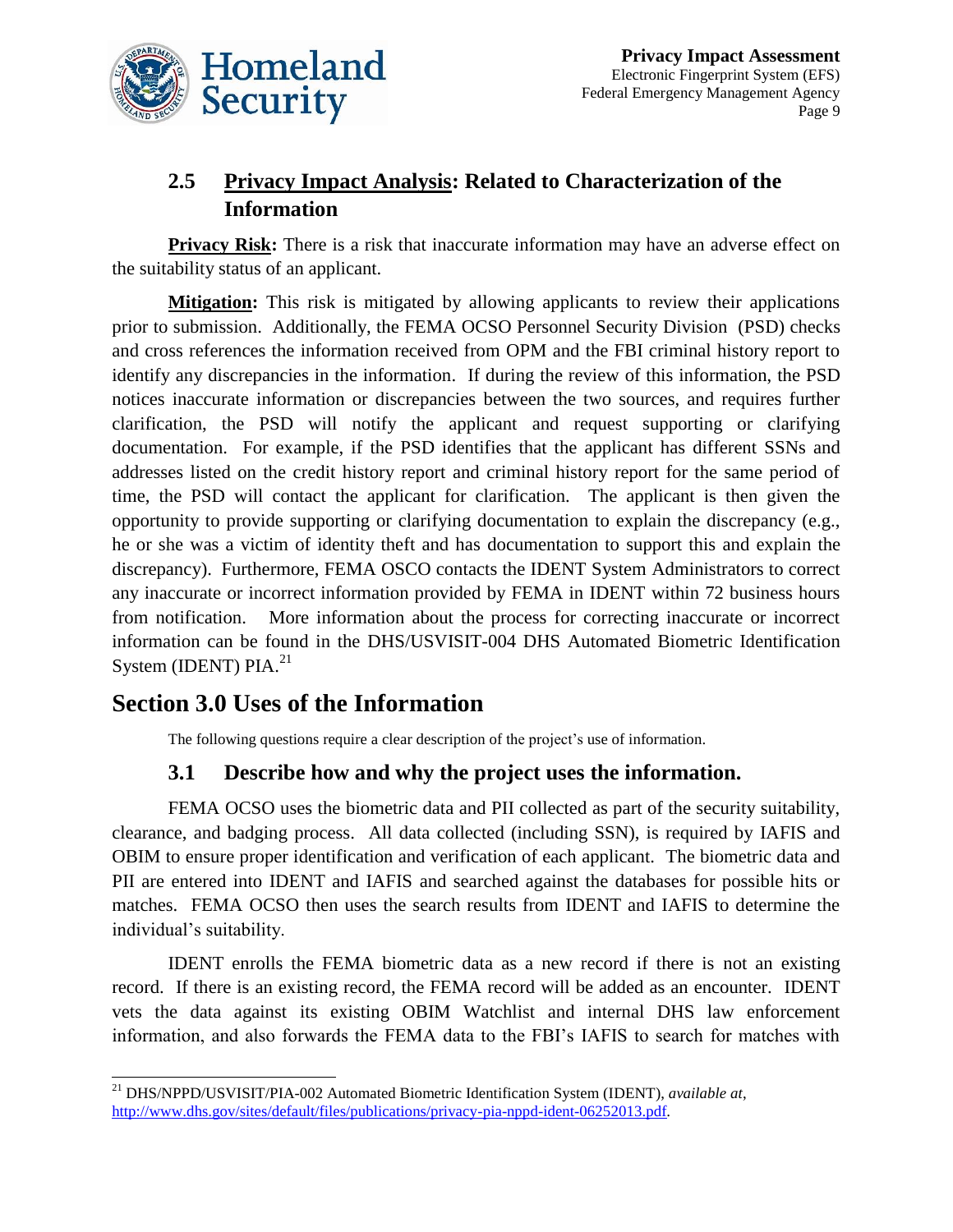

national criminal records and rap sheet data. FEMA uses this information to perform periodic reinvestigations (every 5 to 10 years depending on clearance requirements) and continuous vetting. Only FEMA users can access and search the FEMA data that is enrolled in IDENT; no other IDENT users can access or search this information.

## **3.2 Does the project use technology to conduct electronic searches, queries, or analyses in an electronic database to discover or locate a predictive pattern or an anomaly? If so, state how DHS plans to use such results.**

No, FEMA does not use technology to search IDENT for patterns or general terms. Queries are specific to the applicant and only needed for the purpose of the individual's personal background investigation.

## **3.3 Are there other components with assigned roles and responsibilities within the system?**

No. Although data is sent between DHS components (FEMA to NPPD/OBIM via DHS *OneNet*), all users of EFS are within FEMA. There are no other components with assigned roles or responsibilities within the system.

Only FEMA users of IDENT can access and search data provided by FEMA to IDENT. Other IDENT users cannot access or search that data. This information is memorialized in the ISA, in the DARA, and in the Data Business Filtering Rules.

FEMA may only share information with other DHS components that have an authorized need to know for the information. Any information sharing must be consistent with the original purpose of collection and the SORNs in 1.2.

## **3.4 Privacy Impact Analysis: Related to the Uses of Information**

**Privacy Risk:** There is a risk that FEMA suitability information may be used within IDENT for unauthorized purposes, or for reasons that are inconsistent with the original purpose of collection.

**Mitigation:** IDENT and EFS personnel will regularly analyze their respective audit logs to detect and track unusual or suspicious activities across the connection that might indicate intrusions or internal misuse. FEMA completed the Data Business Filtering Form required of all IDENT users that establishes access restrictions and filtering rules within IDENT for each user. FEMA restricts access to data within IDENT to only FEMA users. This is also memorialized in the ISA, in the DARA, and in the Data Business Filtering Rules. FEMA manages and provides IDENT with a list of FEMA personnel that are authorized to access FEMA data within IDENT. FEMA is a member of the IDENT Capability Working Group that meets monthly to discuss the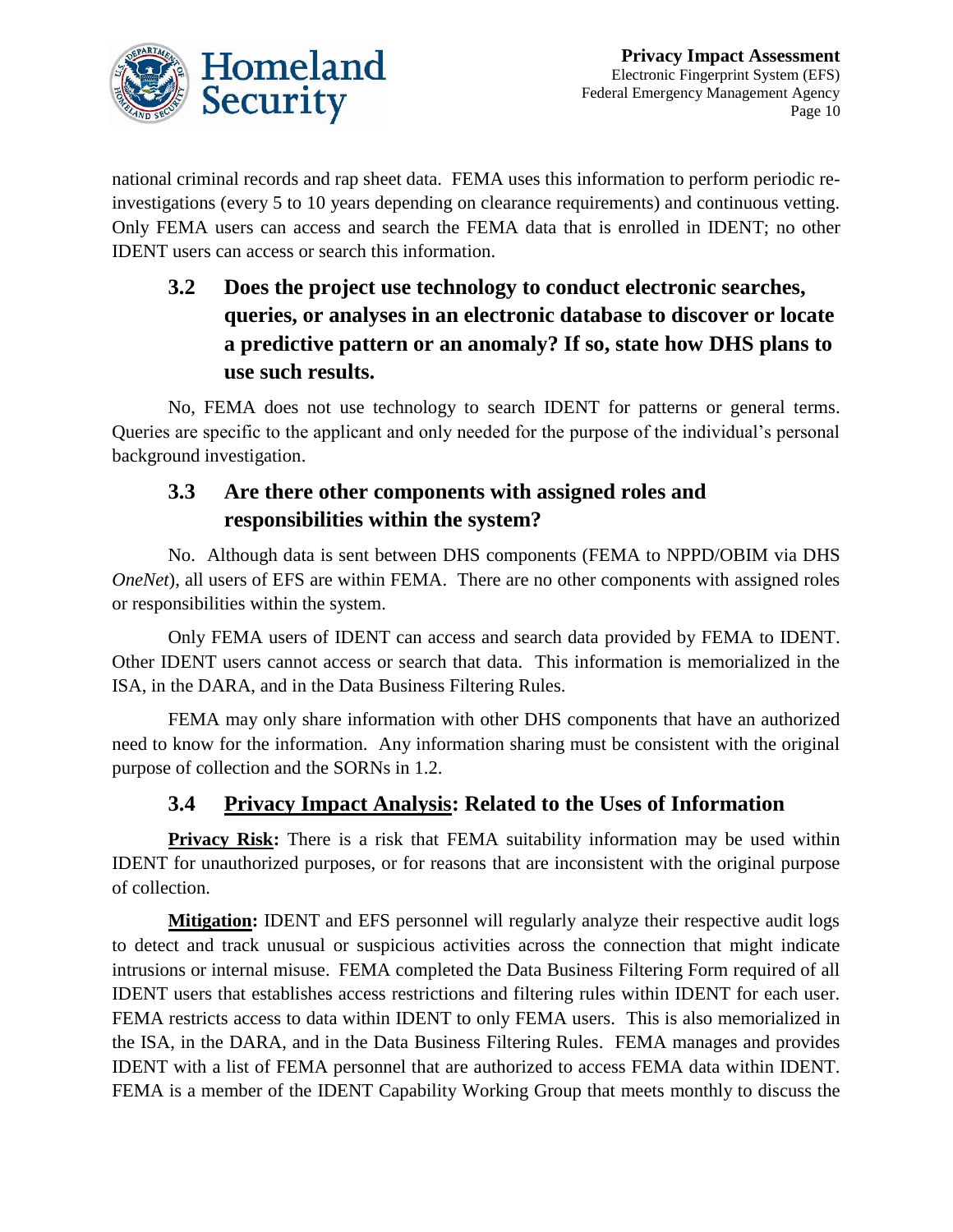

Department's use of IDENT and any related issues. Only FEMA users can access the information provided by FEMA in IDENT; no other IDENT users can access or search this information.

**Privacy Risk:** There is a risk that unauthorized users may seek or gain access to the information.

**Mitigation:** IDENT and EFS users, including system administrators, are required to protect and use data in accordance with the policies, standards, and regulations specified for each system. All system users must read and sign their agency's "Rules of Behavior" statement and comply with DHS and U.S. Government security requirements.

## **Section 4.0 Notice**

The following questions seek information about the project's notice to the individual about the information collected, the right to consent to uses of said information, and the right to decline to provide information.

## **4.1 How does the project provide individuals notice prior to the collection of information? If notice is not provided, explain why not.**

EFS provides FEMA applicants a notice required by the Privacy Act, 5 U.S.C. § 552a(e)(3), which can be found in Appendix A. All applicants must read and sign a separate Privacy Act notice form. This Privacy Act notice form is provided in both paper and electronic format. The notice states the reasons for collecting information, the consequences of failing to provide the requested information, and explains how the information is used.

This PIA and the SORNs listed in 1.2 also serve as notice for information collection. Additionally, all FEMA badging offices display posters with Privacy Act notices to further notify applicants about the collection of information.

FEMA applicants, using an electronic signature process, confirm the presentation of and agree with the Privacy Act Statement, and voluntarily participate in the fingerprinting process and submit to a name-based background check appropriate to job requirements.

## **4.2 What opportunities are available for individuals to consent to uses, decline to provide information, or opt out of the project?**

Individuals are notified of the uses of their information prior to collection. The individual gives consent to the uses of his or her information by confirming and agreeing with the Privacy Act Statement. All applicants must provide information in order to be considered for employment at FEMA. Provision of information is voluntary; however, if an individual declines to provide information, FEMA will not be able to conduct sufficient background check and the individual will not be considered for employment.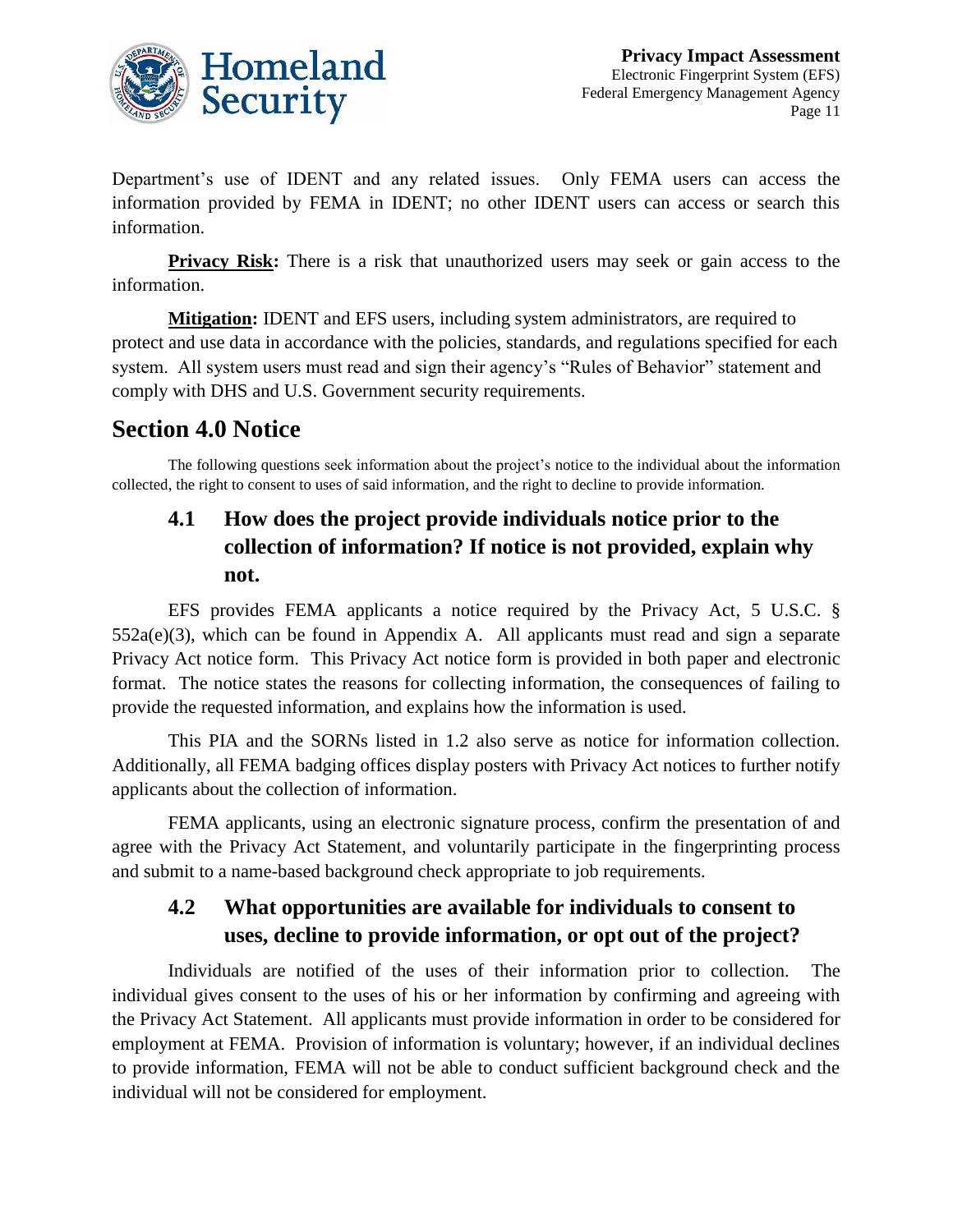

#### **4.3 Privacy Impact Analysis: Related to Notice**

**Privacy Risk:** There is a risk that FEMA employees will not be aware that their information and biometrics will be recurrently vetted as part of the new Continuous Evaluation process.

**Mitigation:** FEMA employees receive notice from FEMA, at the time of collection, of the uses of their information within IDENT. Additionally, temporary and/or non-FEMA employees also receive notice by way of this PIA.

## **Section 5.0 Data Retention by the project**

The following questions are intended to outline how long the project retains the information after the initial collection.

#### **5.1 Explain how long and for what reason the information is retained.**

Records relating to applicants are retained and disposed of in accordance with General Records Schedule 18, item 20 through 25, approved by NARA. Records are destroyed upon notification of death or not later than five years after separation or transfer of employee, whichever is applicable. This retention period is required for FEMA to conduct periodic reinvestigations and perform continuous vetting to compare any findings to the original submission. OCSO removes any information pertaining to individuals not selected for employment from the EFS server on an annual basis. FEMA OSCO contacts IDENT System Administrators to delete the corresponding information from IDENT.

Investigative reports and related documents created or received by FEMA for use in making security/suitability determinations are placed in inactive files after notification of death, separation, or transfer of employee, or expiration of contract relationship. In accordance with NARA Authority N1-311-94-1, Item 1, inactive files are cut off semi-annually and transferred to Federal Record Centers (FRC), and destroyed 15 years after cutoff.

Investigative reports and related documents created or received by FEMA for use in making security/suitability determinations that result in substantially actionable issue(s), adverse adjudication, or debarment are placed in inactive files after notification of death, separation, or transfer of employee, or expiration of contract relationship. In accordance with NARA Authority N1-311-94-1, Item 2, inactive files are cut off semi-annually and transferred to FRC, and destroyed 25 years after cutoff.

Data is retained on the FPSF server for a minimum period of 3 years, not to exceed 7 years.

In accordance with NARA Authority DAA-0563-2013-0001, IDENT records are retained for persons encountered who are no match to the watch list for 1 year; persons whom are a near match but turn out to be cleared for 7 years; and persons who are direct matches to the watch list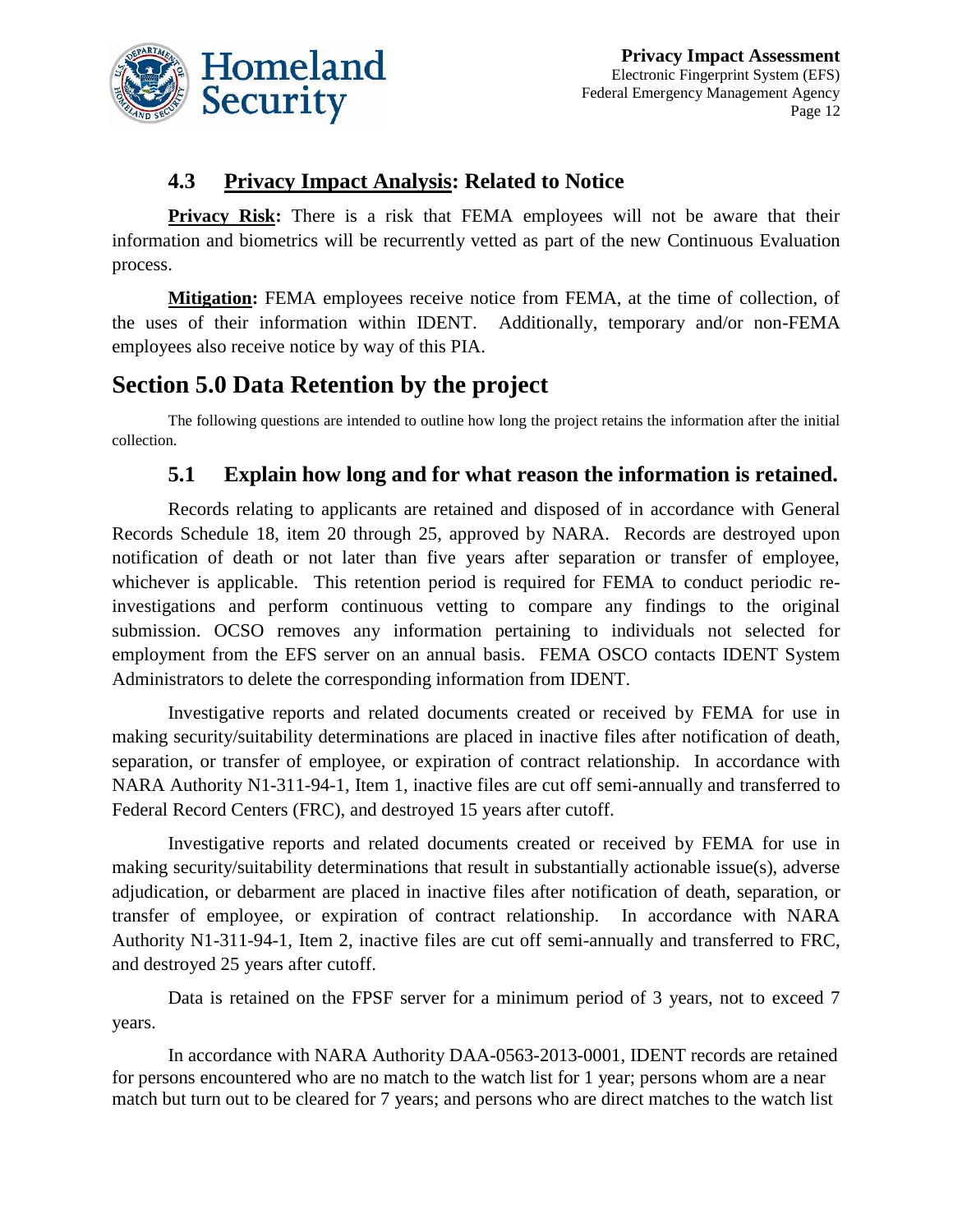

are retained for 99 years or 7 years from date of death.

#### **5.2 Privacy Impact Analysis: Related to Retention**

**Privacy Risk:** There is a risk that applicant information is retained longer than required, which may increase the likelihood of an unauthorized disclosure of information.

**Mitigation:** This risk is mitigated by retaining the information in accordance with the approved NARA retention schedules and only for a period necessary for FEMA OCSO to conduct periodic re-investigations and perform continuous vetting to compare any findings to the original submission. A Designated System Administrator is responsible for deleting or archiving information in accordance with the retention schedules. The Designated System Administrator will review all data on an annual basis. Also, security controls are in place to ensure that information is protected during this time.

## **Section 6.0 Information Sharing**

The following questions are intended to describe the scope of the project information sharing external to the Department. External sharing encompasses sharing with other federal, state and local government and private sector entities.

## **6.1 Is information shared outside of DHS as part of the normal agency operations? If so, identify the organization(s) and how the information is accessed and how it is to be used.**

EFS sends data to the FBI and OPM for the purpose of conducting suitability and security background investigations of applicants, employees, and contractors. This includes FEMA PFT Employees, TFT Employees, CORE, Reserve Employees, contractors, individuals from volunteer organizations, and federal, state, local, and tribal partners working in furtherance of FEMA's mission.

## **6.2 Describe how the external sharing noted in 6.1 is compatible with the SORN noted in 1.2.**

The purpose of DHS/ALL-023 DHS Personnel Security Management SORN and DHS/ALL-026 Personal Identity Verification Management System SORN is to collect and maintain biographic and fingerprint information of employees in order to determine suitability, and issue clearances and badging. Primary external sharing is with law enforcement-type entities via routine uses published in DHS/ALL-023 DHS Personnel Security Management SORN and DHS/ALL-026 Personal Identity Verification Management System SORN. These outside entities receive PII from FEMA and in turn provides any relevant data to assist FEMA in making a determination about an individual's suitability.

For example, FEMA shares names and fingerprint information of employees with the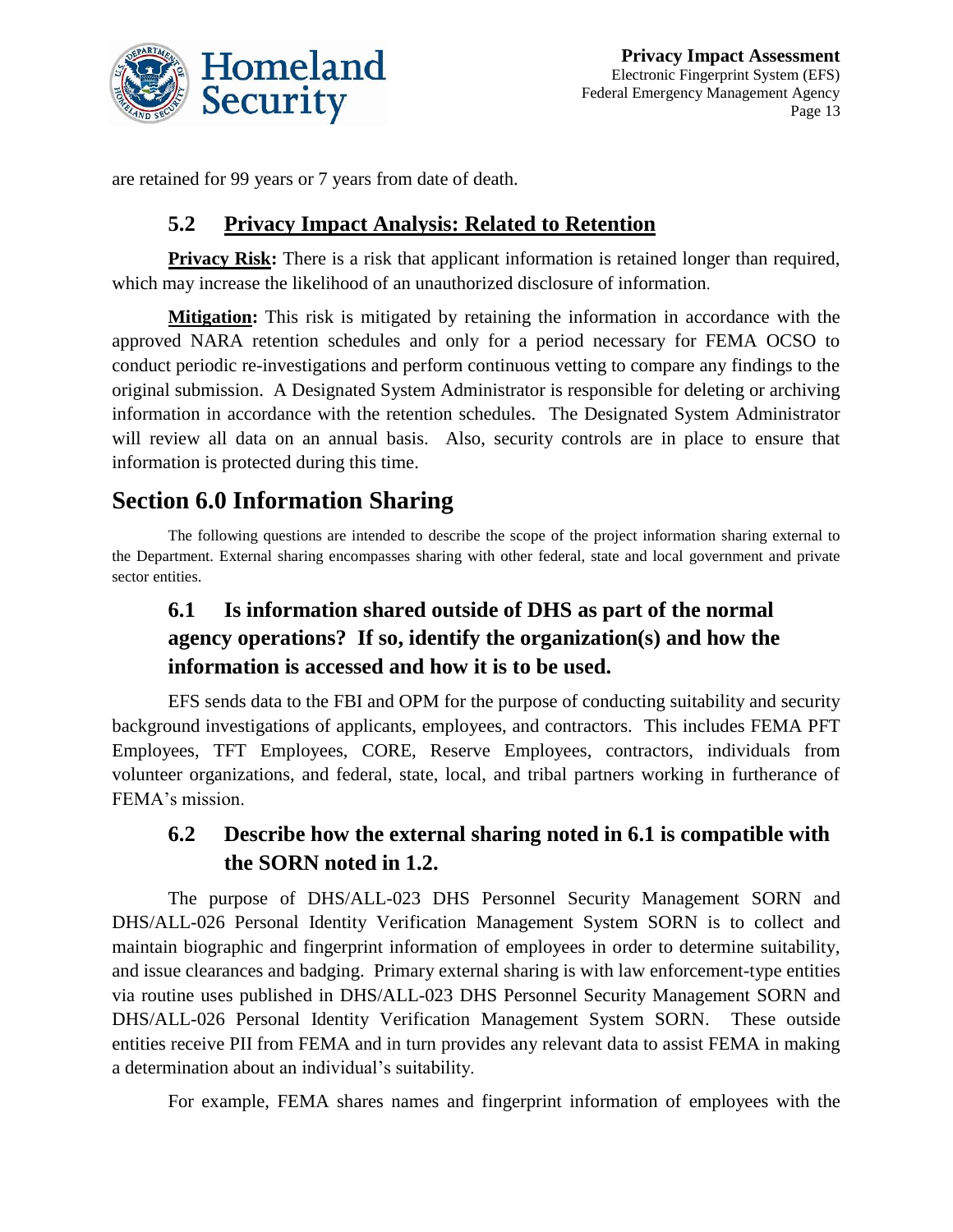

l

FBI, which then provides FEMA with information as to whether the employees have committed any disqualifying crimes. The FBI is able to retrieve this data based on the information FEMA provides. Without first sharing with the FBI, FEMA would be unable to meet this requirement by law.

FEMA also shares data related to the fingerprints with other appropriate federal, state, local, tribal, foreign, or international agencies, if the information is relevant and necessary to a requesting agency's decision concerning the hiring or retention of an individual and to an individual's prospective or current employer to the extent necessary to determine employment eligibility.

Thus, the sharing is compatible with the purpose of collecting the fingerprint information.

#### **6.3 Does the project place limitations on re-dissemination?**

Yes, external agencies are strictly prohibited from sharing the information provided by EFS outside the descriptions in this PIA. Users understand and acknowledge these limitations when they sign the EFS Rules of Behavior.<sup>22</sup> The EFS System Owner receives signed acknowledgment from users indicating that they have read, understand, and agree to abide by the Rules of Behavior, before authorizing access to information and the information system.

## **6.4 Describe how the project maintains a record of any disclosures outside of the Department.**

As identified in the SORNs listed in 1.2, requests for records from FEMA/OCSO are made to the FEMA Disclosure Office, which maintains the accounting of what records were disclosed and to whom.

#### **6.5 Privacy Impact Analysis: Related to Information Sharing**

**Privacy Risk:** There is a risk that information may be disclosed or inappropriately shared with unauthorized entities.

**Mitigation:** This risk is mitigated by only disclosing information pursuant to the routine uses of the SORNs listed in 1.2. FEMA has a Memorandum of Understanding (MOU) in place with OPM to ensure that there are formal procedures in place to secure and protect FEMA employee and contractor data. OPM is required by the MOU with FEMA and also by government-wide security standards to ensure that any information it receives or transmits is transmitted to a party that has a need to know and that the receiving party has adequate security measures in place.

 $22$  EFS Rules of Behavior state that information from EFS, including biometrics, fingerprint results, audit logs, and paper reports are not to be used, copied, or disseminated outside of the requirements of this PIA and applicable SORNs.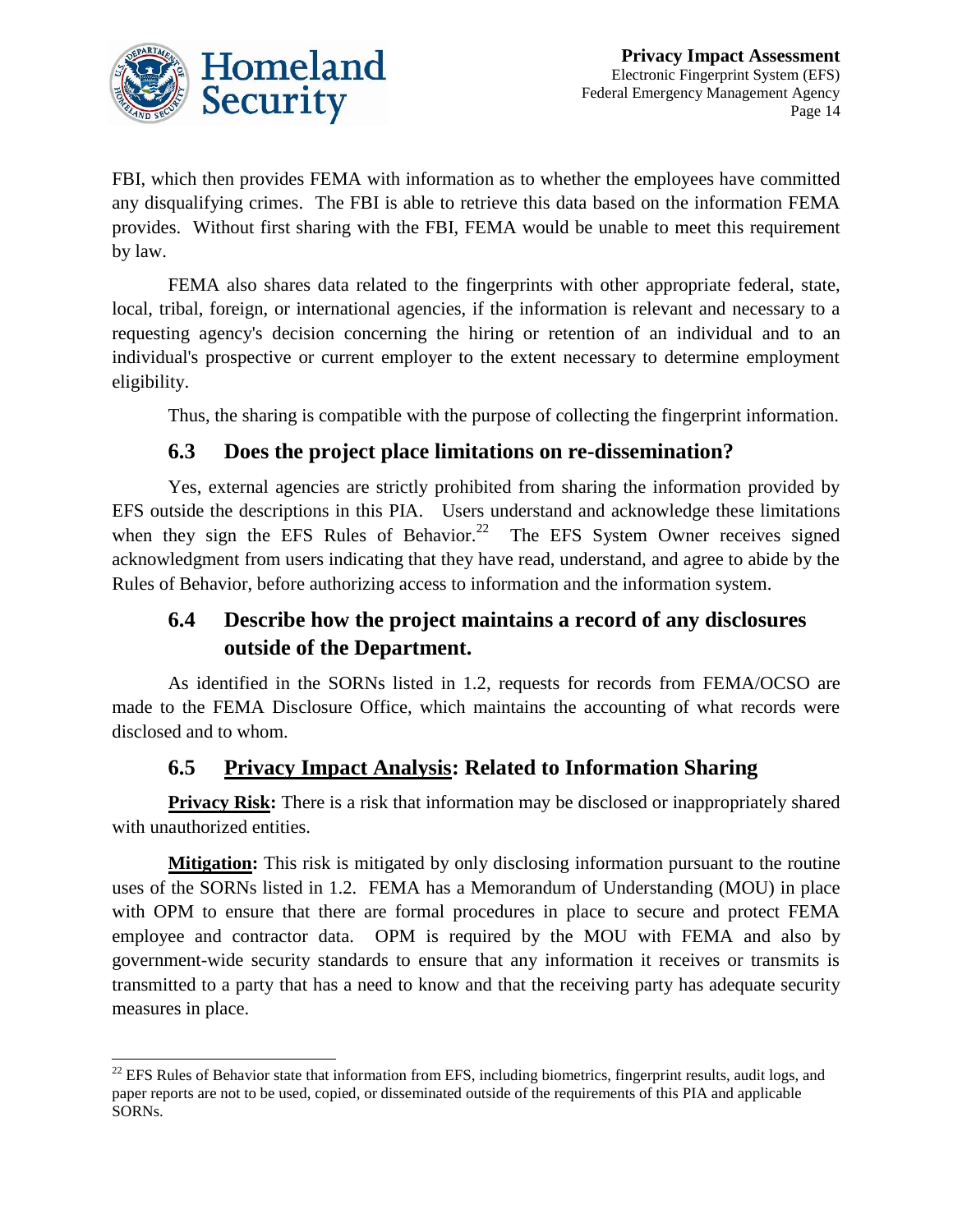

**Privacy Risk:** There is a risk of unauthorized disclosure of information during electronic capture/transmission of fingerprints from EFS to OPM.

**Mitigation**: To mitigate the risk of unauthorized disclosure when transmitting data electronically, DHS and OPM have taken appropriate measures to ensure that unauthorized disclosure during transmission does not occur, such as trusted Virtual Protected Network (VPN) tunnels, data encryption, and additional security measures.

## **Section 7.0 Redress**

The following questions seek information about processes in place for individuals to seek redress, which may include access to records about themselves, ensuring the accuracy of the information collected about them, and/or filing complaints.

## **7.1 What are the procedures that allow individuals to access their information?**

Individuals may directly correct basic information such as address and phone number at any time after the clearance process is completed. Individuals can provide updated information to FEMA OSCO who will then make the appropriate changes. This is completed through the FHR Navigator with manager approval of each change. During the clearance process individuals may not alter their information. They may inform the FEMA OCSO of a change in their information, but cannot directly access it.

Individuals may consult the SORNs for additional information regarding how to access their information via Privacy Act or Freedom of Information Act (FOIA) request submitted to the FEMA Disclosure Office. Such requests should be sent to: FEMA Disclosure Officer, Records Management Division, 500 C Street, SW, Washington, DC 20472. When seeking records about yourself from this system of records your request must conform with the Privacy Act regulation set forth in 6 CFR Part 5. You must first verify your identity, meaning that you must provide your full name, current address, and date and place of birth. You must sign your request, and your signature must either be notarized or submitted under 28 U.S.C. § 1746m, a law that permits statements to be made under penalty of perjury as a substitute for notarization. While no specific form is required, you may obtain forms for this purpose from the DHS Chief Privacy Officer and Chief Freedom of Information Act Officer, [www.dhs.gov,](http://www.dhs.gov/) or 1-866-431-0486.

### **7.2 What procedures are in place to allow the subject individual to correct inaccurate or erroneous information?**

Once the information provided by the applicant during the pre-enrollment and enrollment processes has been verified and authenticated, changes to the database would occur for a name change or for additional information provided through adjudication procedures. Individuals may directly correct basic information such as address and phone number at any time after the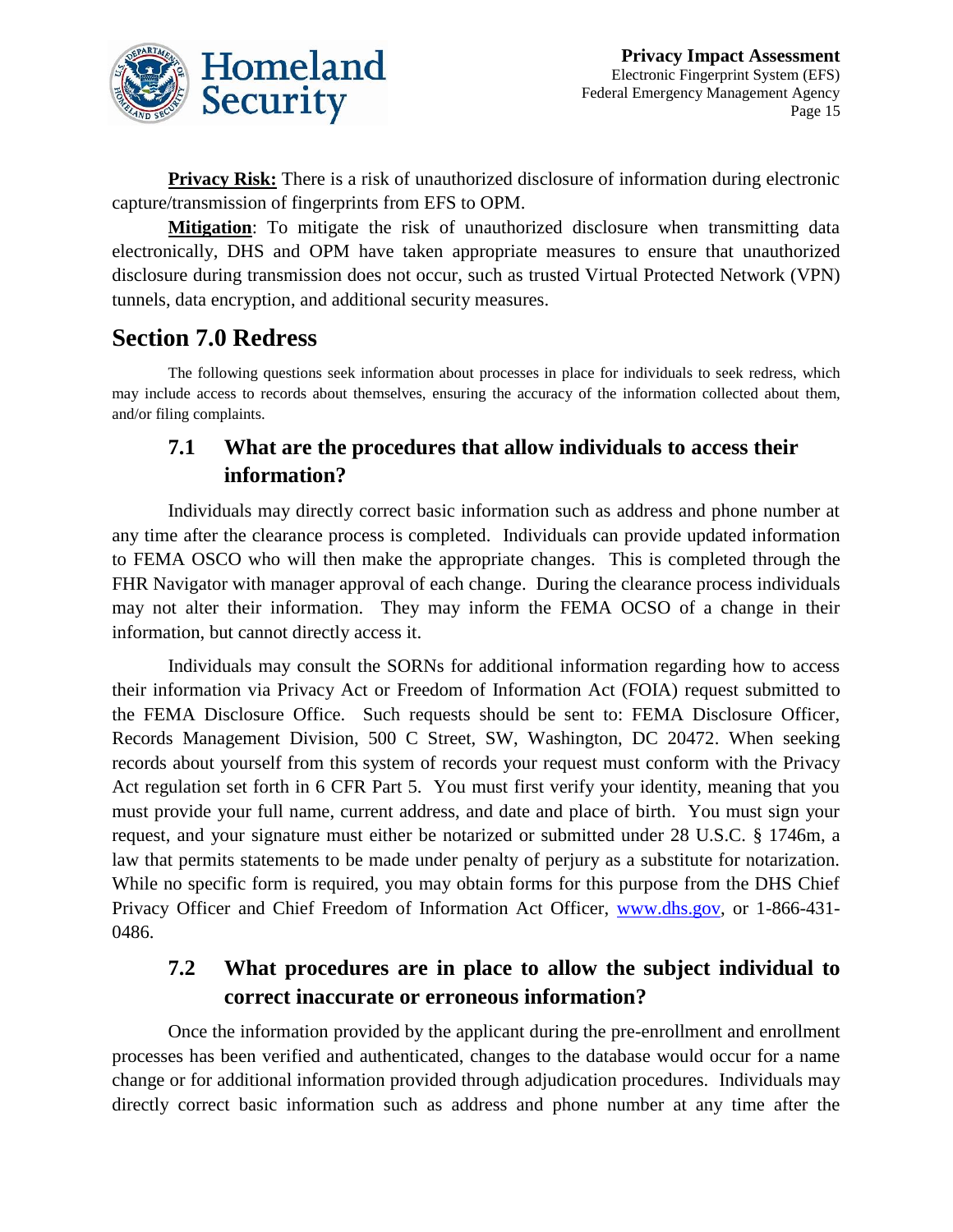

clearance process is completed. FEMA OSCO deletes the information pertaining to nonselected individuals from the EFS server on an annual basis.

On an as-needed basis, but no less than monthly, FEMA OSCO will contact IDENT system administrators to correct inaccurate information provided by FEMA and to delete information of nonselected individuals from IDENT. For more information on how information is maintained in IDENT, please refer to the DHS/NPPD/USVISIT-002 PIA.

Furthermore, the SORNs listed in Section 1.2 and this PIA also provide notice on how individuals can access and correct their information.

## **7.3 How does the project notify individuals about the procedures for correcting their information?**

Individuals are informed in writing and given an opportunity to explain, refute, or deny the information in their background check. If during this process, FEMA identifies any discrepancies in the information (e.g., inaccurate information, adverse information), FEMA contacts the individual and provides the individual an opportunity to provide mitigating or clarifying documentation. If the adverse information is appropriately mitigated, then he or she is approved in writing for suitability or security clearance in addition to being eligible for clearance. Additionally, during the enter-on-duty process and before receiving clearance, the form used for issuance of the actual card contains notice reminding the employee or contractor of the ability to access information as well as notice of the uses of the collection.

## **7.4 Privacy Impact Analysis: Related to Redress**

**Privacy Risk:** There is a risk that inaccurate information may be used to make a determination on an individual's suitability.

**Mitigation:** To mitigate this risk, the individual is afforded his or her rights as outlined in the law and DHS policies prior to FEMA OCSO making a determination on an individual's suitability for employment or ineligibility for a clearance based on adverse information obtained in his or her background investigation (including criminal history and credit checks). For example, an individual is given the opportunity to clarify or provide supporting or mitigating documentation for any discrepancies found in the credit history report and criminal history reports.

## **Section 8.0 Auditing and Accountability**

The following questions are intended to describe technical and policy based safeguards and security measures.

**8.1 How does the project ensure that the information is used in accordance with stated practices in this PIA?**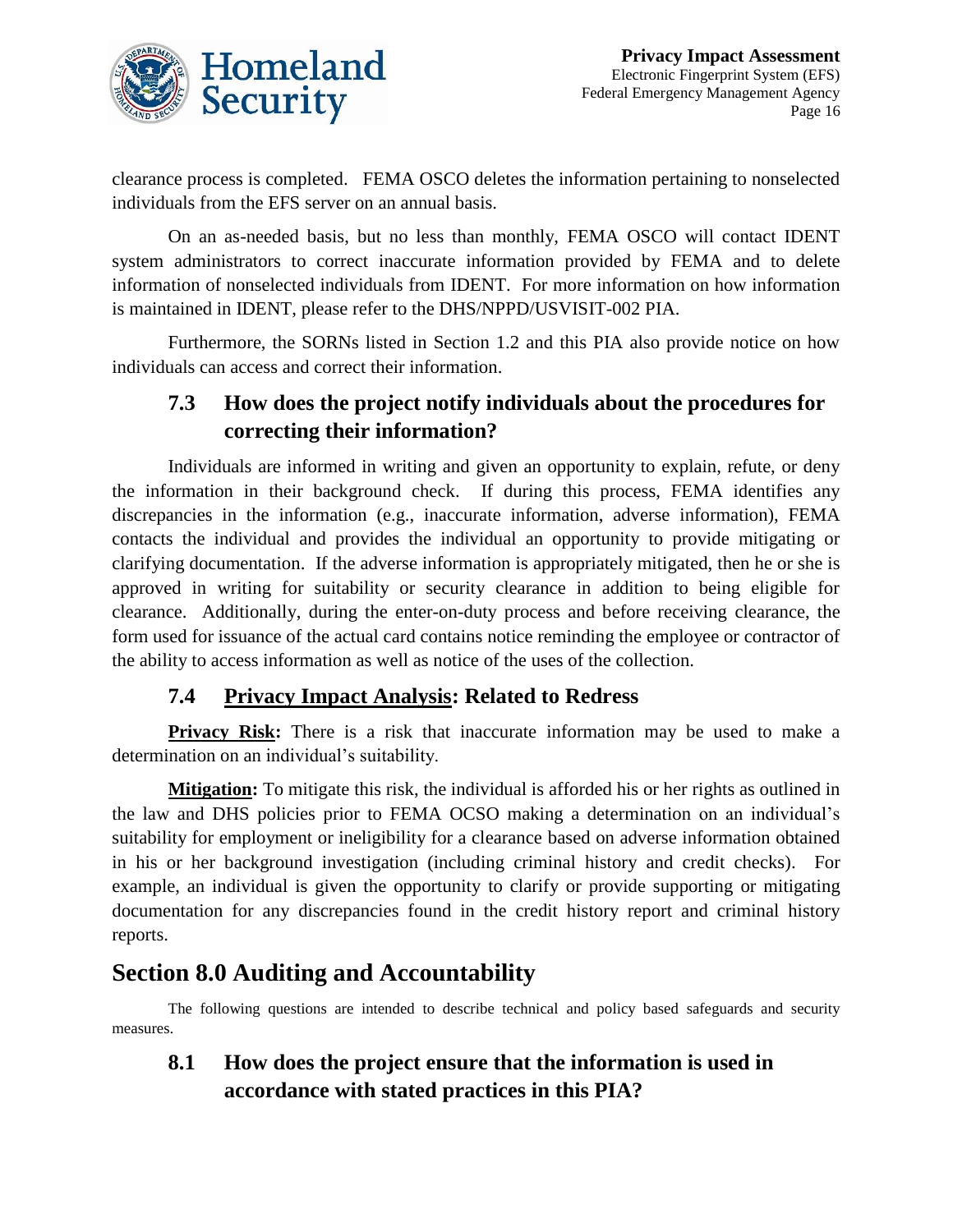

FEMA OCSO ensures access to employee information is both restricted and controlled. EFS uses a separation of access capabilities based on user roles and an internal audit process. FEMA OCSO established audit logs and regularly verifies them to minimize the possibility of a breach. FEMA OCSO also relies on automated tools to indicate when information may have been misused.

FEMA OCSO has a plan in place to immediately respond to a breach, should it occur. Self-audits, third-party audits, and reviews by the Office of Inspector General or Government Accountability Office can be performed as needed or as required by law. Attempts to access sensitive data are recorded for forensic purposes if an unauthorized individual attempts to access the information contained within the system.

FEMA restricts access to FEMA data within IDENT to only FEMA users. This is memorialized in the ISA, in the DARA, and in the Data Business Filtering Rules. FEMA provides IDENT with a list of FEMA personnel that are authorized to access FEMA data within IDENT. IDENT employs its own security measures based on these requirements. IDENT also provides audit trail capabilities in order to monitor, log, and analyze system transactions, as well as actions and system accesses of authorized IDENT users. FEMA is a member of the IDENT Capability Working Group that meets monthly to discuss the Department's use of IDENT and any related issues.

## **8.2 Describe what privacy training is provided to users either generally or specifically relevant to the project.**

FEMA employees (including EFS users and administrators) and contractors are required to complete annual privacy and security training. If any FEMA employee fails to complete the required annual training, access to FEMA networks and facilities is denied until mandatory training requirements are fulfilled. FEMA OCSO implemented strict guidelines, and enforces adherence for its employees as it pertains to protecting personal and sensitive employee information.

## **8.3 What procedures are in place to determine which users may access the information and how does the project determine who has access?**

Authorized FEMA OCSO personnel or contractors (pursuant to an appropriate routine use) who handle the operations and maintenance of the system will have position-specific access to the system to support the primary system function, as well as to troubleshoot technical system issues encountered on a day-to-day basis. All assigned FEMA employees and contractor staff receive appropriate privacy and security training and have any necessary background investigations and/or security clearances for access to sensitive, private, or classified information and secured facilities. FEMA ensures this through legal agreements with its contractors and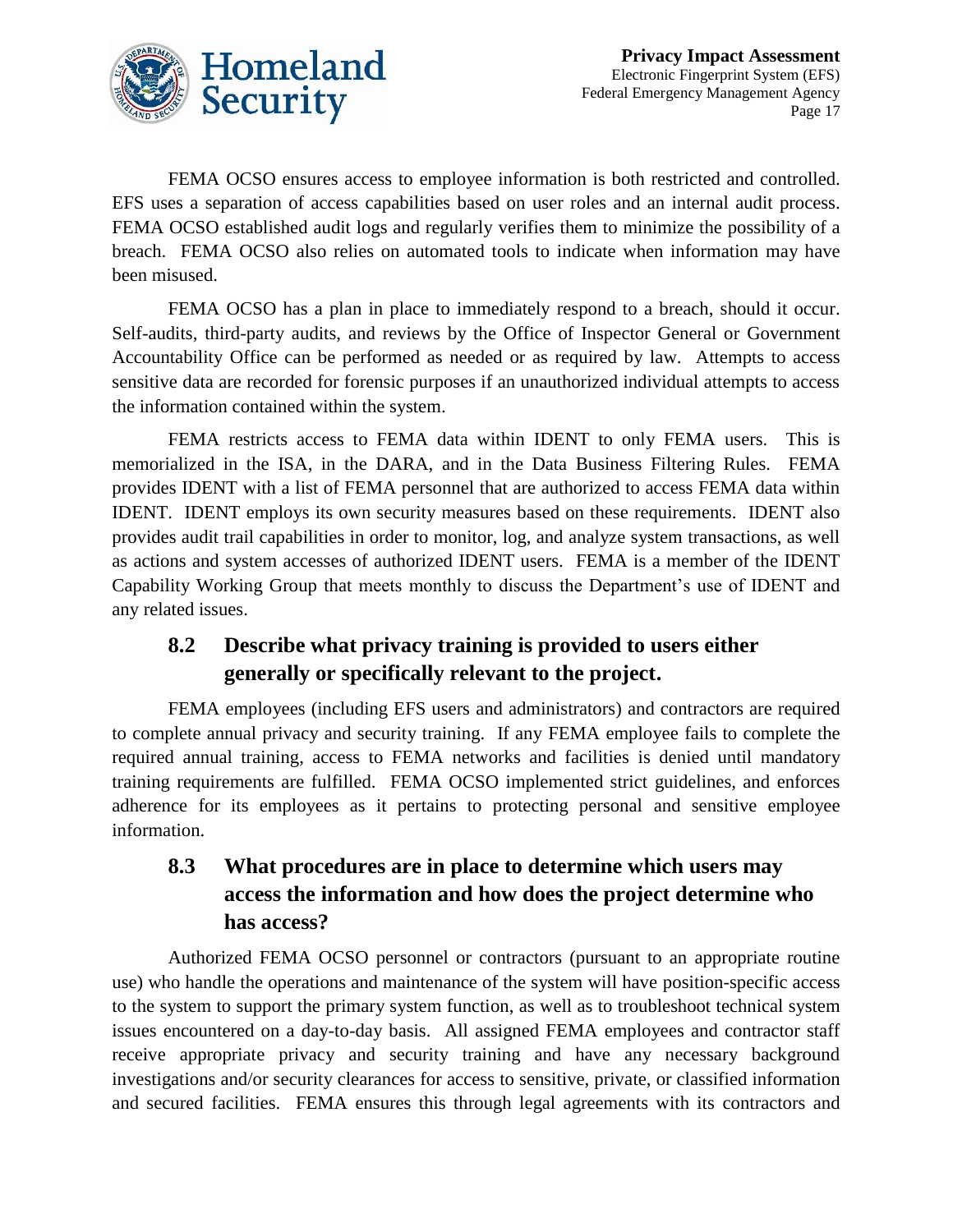

enforcement of internal procedures with all DHS entities involved in processing the background checks. Additionally, robust standard operation procedures and system user manuals describe user roles, responsibilities, and access privileges.

OBIM has documented standard operating procedures to determine which user may access the IDENT system. In particular, individuals with system access must hold a DHS security clearance, must have a need to know the information based on their job responsibilities, and must participate in security and privacy training. Also, access to specific data is predetermined; the data provider decides who may have access to the data it provides. In this case, FEMA only allows FEMA users to access FEMA data.

### **8.4 How does the project review and approve information sharing agreements, MOUs, new uses of the information, new access to the system by organizations within DHS and outside?**

FEMA's process for reviewing and approving MOUs and ISAs involve FEMA's IT Security Branch, FEMA Privacy Officer, and the Office of Chief Counsel, and appropriate authorities from the other agency/organization to the agreement. FEMA reviews these agreements on an annual basis and reviews appropriate security documents for any newly identified risks. FEMA mitigates any newly identified risks between the partnering agencies in accordance with applicable laws.

## **Responsible Officials**

Eric M. Leckey Privacy Officer Federal Emergency Management Agency U.S. Department of Homeland Security

## **Approval Signature**

Karen L. Neuman Chief Privacy Officer Department of Homeland Security

\_\_\_\_\_\_\_\_\_\_\_\_\_\_\_\_\_\_\_\_\_\_\_\_\_\_\_